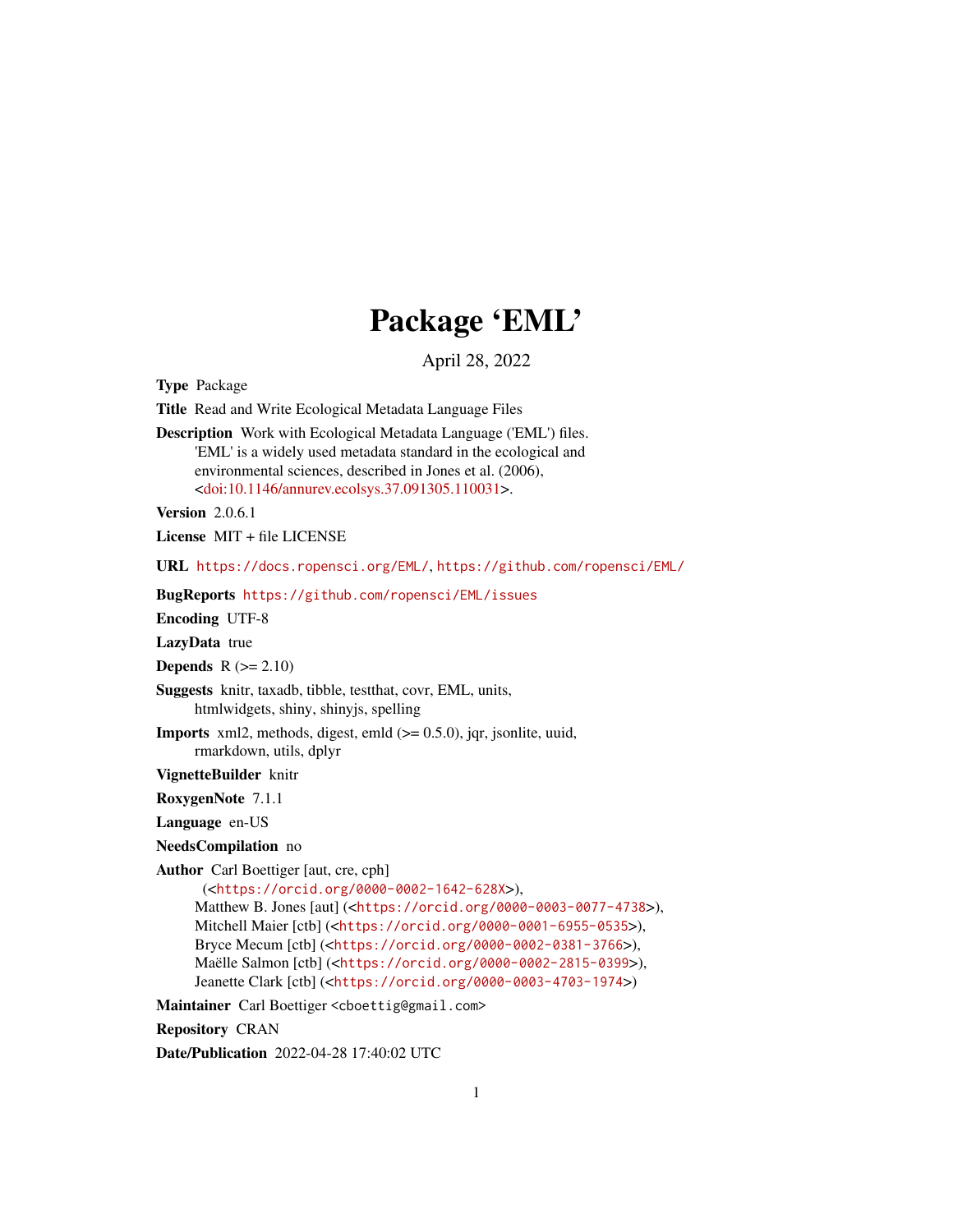## <span id="page-1-0"></span>R topics documented:

|       | $\overline{2}$           |
|-------|--------------------------|
|       |                          |
|       | -3                       |
|       | $\overline{\phantom{a}}$ |
|       | $\overline{4}$           |
|       | $\overline{4}$           |
|       | 5                        |
|       | 6                        |
|       | $\overline{7}$           |
|       | 8                        |
|       | $\sqrt{8}$               |
|       | 9                        |
|       |                          |
|       |                          |
|       |                          |
|       |                          |
|       |                          |
|       |                          |
|       |                          |
|       |                          |
|       |                          |
|       |                          |
|       |                          |
|       |                          |
|       |                          |
| Index | 25                       |

build\_factors *build factor table*

## Description

builds factor table for shiny app

#### Usage

build\_factors(att\_table, data)

| att_table | (data.frame) input attributes table |
|-----------|-------------------------------------|
| data      | (data.frame) input data             |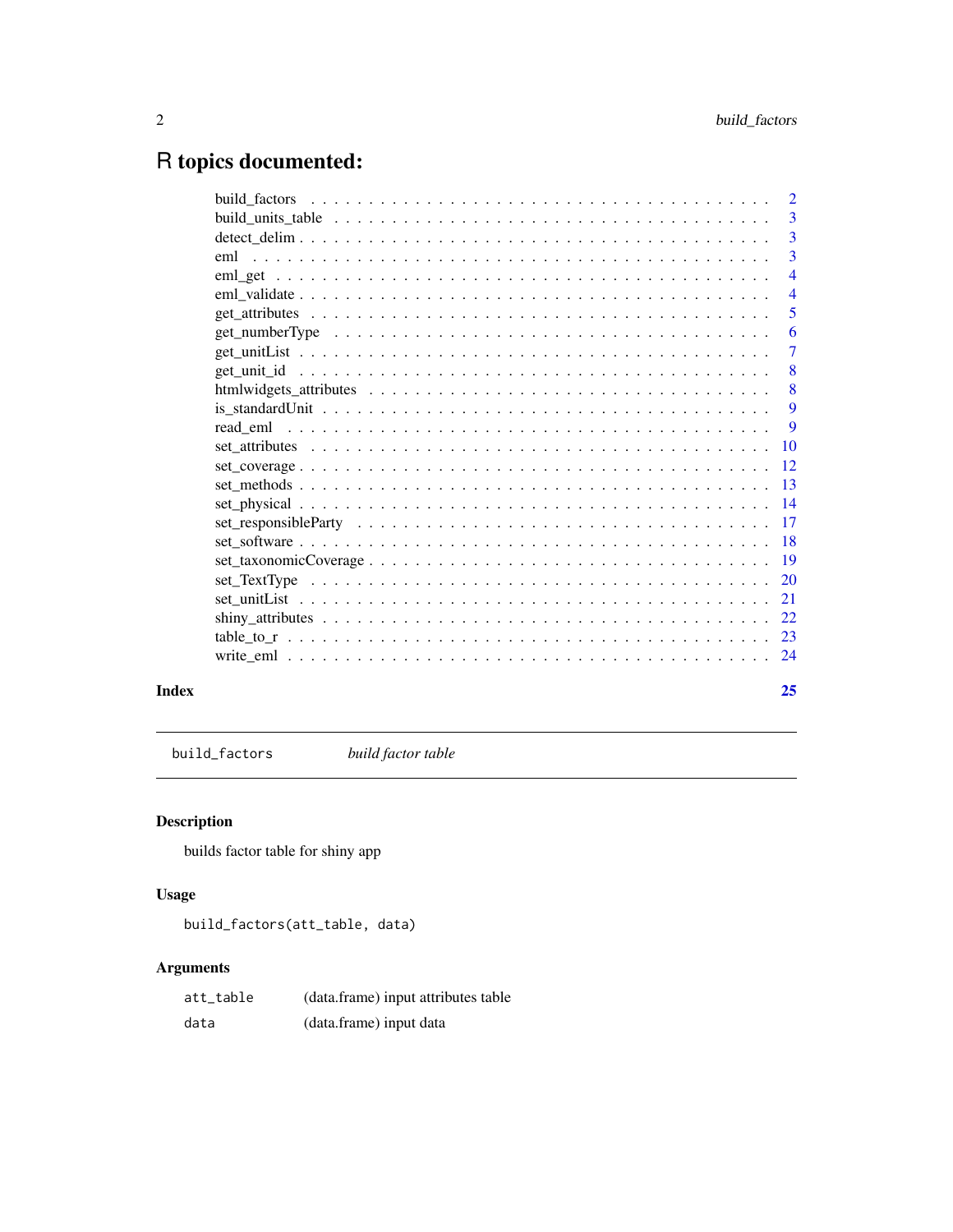<span id="page-2-0"></span>build\_units\_table *build units table*

#### Description

builds unit table for shiny app

#### Usage

build\_units\_table(in\_units, eml\_units)

#### Arguments

| in_units  | input units |
|-----------|-------------|
| eml units | eml units   |

| detect_delim | Automatically detect line delimiters in a text file |  |
|--------------|-----------------------------------------------------|--|
|              |                                                     |  |

#### Description

This helper function was written expressly for [set\\_physical](#page-13-1) to be able to automate its recordDelimiter argument.

## Usage

detect\_delim(path, nchar = 1000)

#### Arguments

| path  | (character) File to search for a delimiter                              |
|-------|-------------------------------------------------------------------------|
| nchar | (numeric) Maximum number of characters to read from disk when searching |

#### Value

(character) If found, the delimiter, it not, \r\n

#### Description

eml

#### Format

A list with constructor functions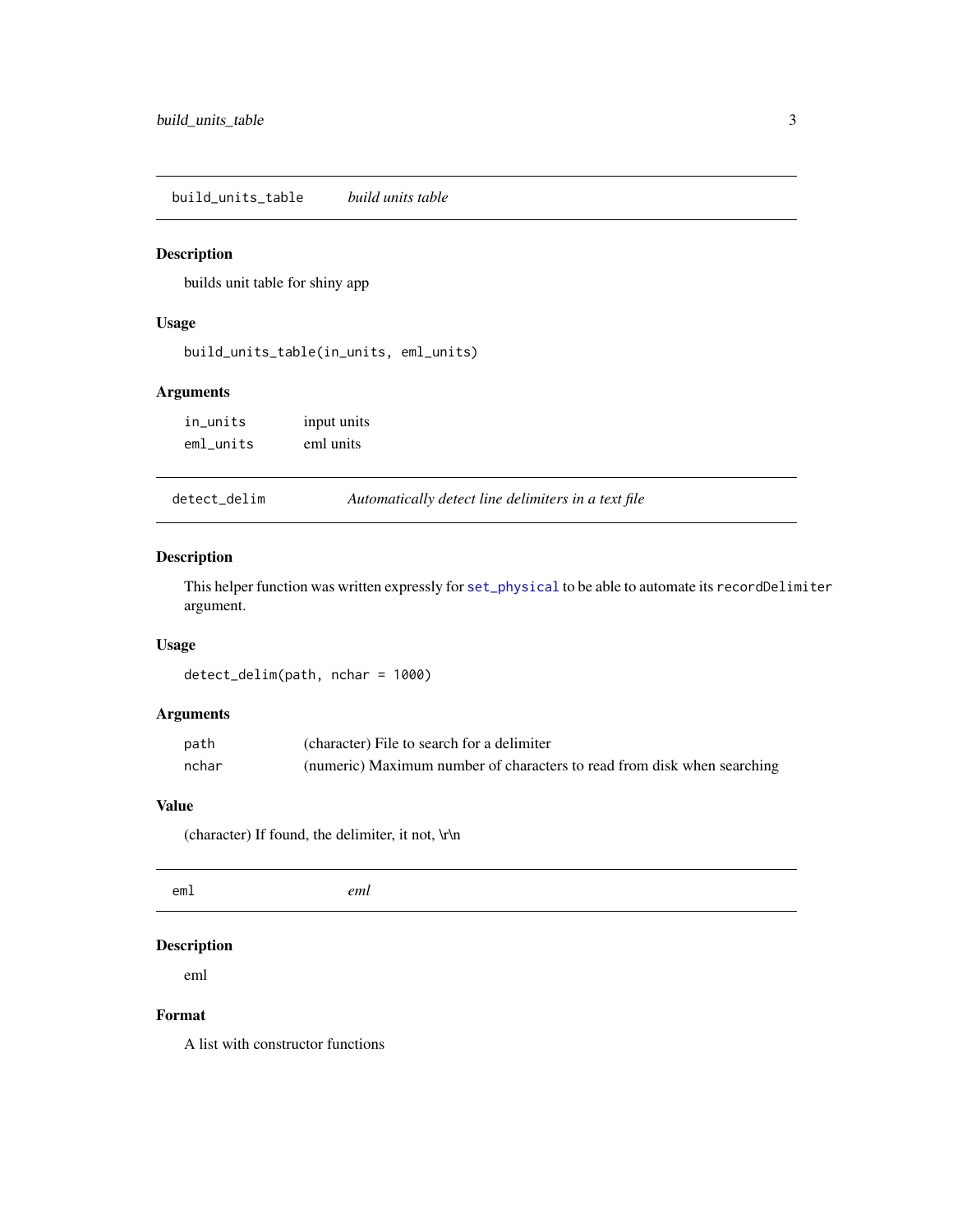<span id="page-3-0"></span>eml\_get *eml\_get*

#### Description

eml\_get

#### Usage

eml\_get(x, element, from = "list", ...)

#### Arguments

| X        | an EML object or child/descendant object                                                                              |
|----------|-----------------------------------------------------------------------------------------------------------------------|
| element  | name of the element to be extracted. If multiple occurrences are found, will<br>extract all                           |
| from     | explicit type for the input format. Possible values: "xml", "json", "list", or<br>"guess" with "list" as the default. |
| $\cdots$ | additional arguments                                                                                                  |

#### Examples

```
f <- system.file("tests", emld::eml_version(), "eml-datasetWithUnits.xml", package = "emld")
eml <- read_eml(f)
eml_get(eml, "physical")
eml_get(eml, "attributeList")
## The first argument need not be an "eml" class, it could be a child element; e.g.
eml_get(eml$dataset$dataTable, "physical")
```
eml\_validate *eml\_validate*

#### Description

eml\_validate processes an EML document using the XSD schema for the appropriate version of EML and determines if the document is schema-valid as defined by the XSD specification

#### Usage

```
eml_validate(eml, encoding = "UTF-8", schema = NULL)
```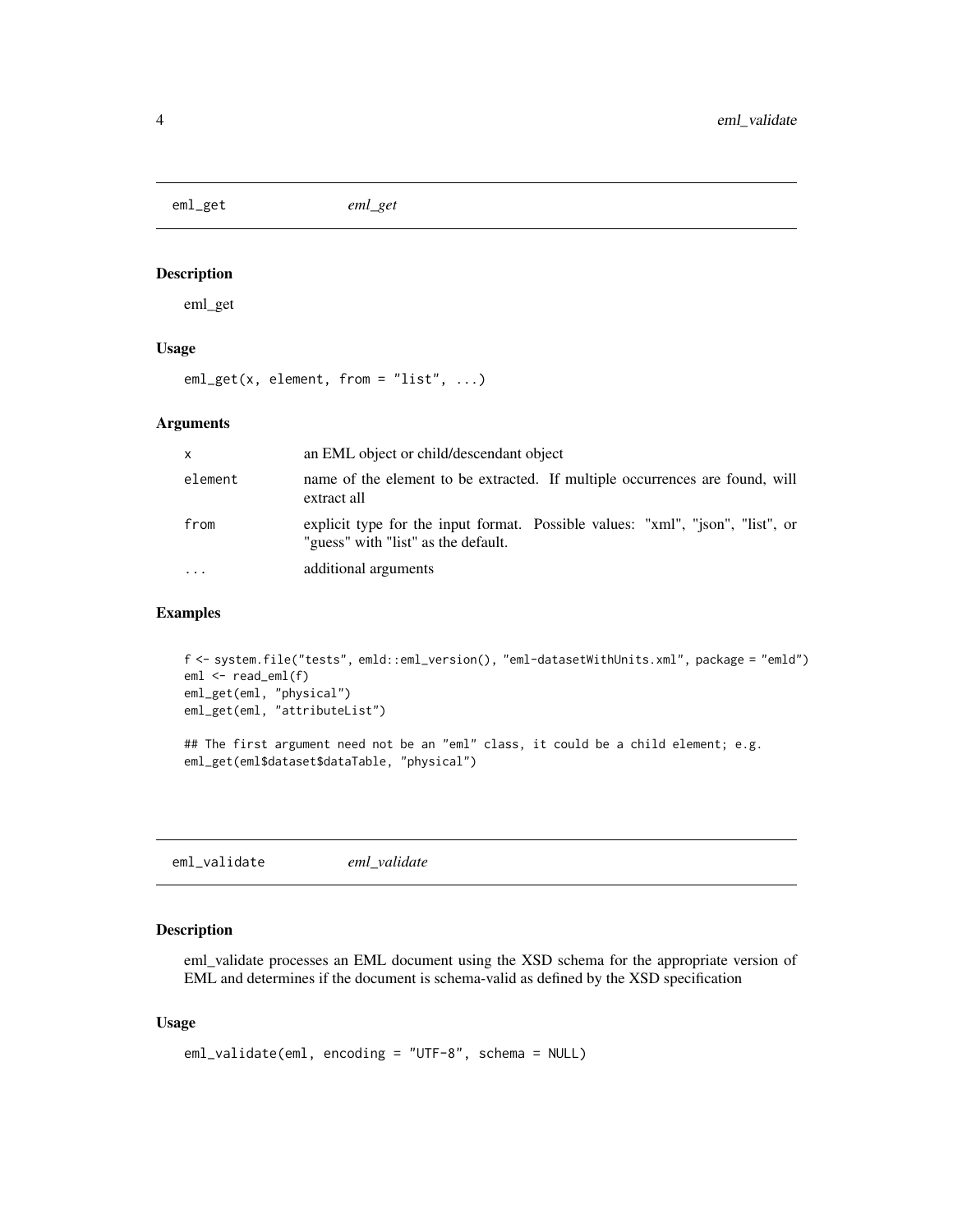#### <span id="page-4-0"></span>get\_attributes 5

#### Arguments

| eml      | file path, xml document,                    |
|----------|---------------------------------------------|
| encoding | optional encoding for files, default UTF-8. |
| schema   | path to schema                              |

#### Value

Whether the document is valid (logical)

#### Note

this function is simply an alias to 'eml\_validate' in 'emld' package

#### Examples

```
f <- system.file("extdata", "example.xml", package = "emld")
## validate file directly from disk:
eml_validate(f)
## validate an eml object:
eml <- read_eml(f)
eml_validate(eml)
```
get\_attributes *get\_attributes*

#### Description

get\_attributes

#### Usage

get\_attributes(x, eml = NULL)

|     | an "attributeList" element from an emild object                                                             |
|-----|-------------------------------------------------------------------------------------------------------------|
| eml | The full eml document, needed only if <references> outside of attributes must<br/>be resolved.</references> |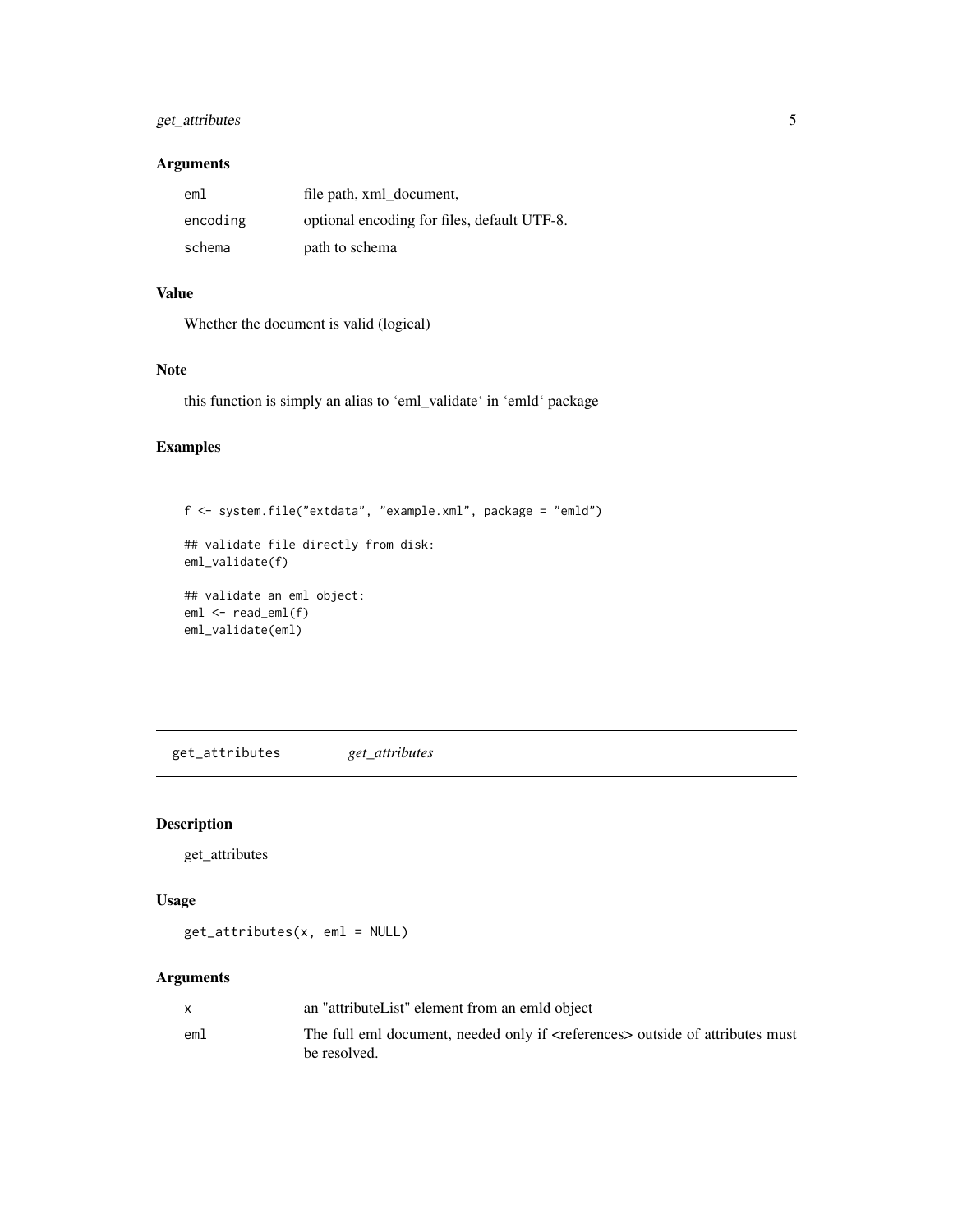#### <span id="page-5-0"></span>Details

EML metadata can use "references" elements which allow one attribute to use metadata declared elsewhere in the document. This function will automatically resolve these references and thus infer the correct metadata.

#### Value

a data frame whose rows are the attributes (names of each column in the data file) and whose columns describe metadata about those attributes. By default separate tables are given for each type

#### Examples

```
f <- system.file("tests", emld::eml_version(),
  "eml-datasetWithAttributelevelMethods.xml", package = "emld")
eml <- read_eml(f)
get_attributes(eml$dataset$dataTable$attributeList)
```
get\_numberType *Get EML numberType*

#### Description

returns the EML numberType (either 'real', 'integer', 'whole', or 'natural') of input values

#### Usage

```
get_numberType(values)
```
#### Arguments

values (numeric/character) a vector of values, if vector is non-numeric will return NA

#### Value

the numberType of values (either 'real', 'integer', 'whole', or 'natural').

#### Examples

```
## Not run:
# To get numberType for each column in a data.frame:
unlist(lapply(df, function(x) get_numberType(x)))
## End(Not run)
```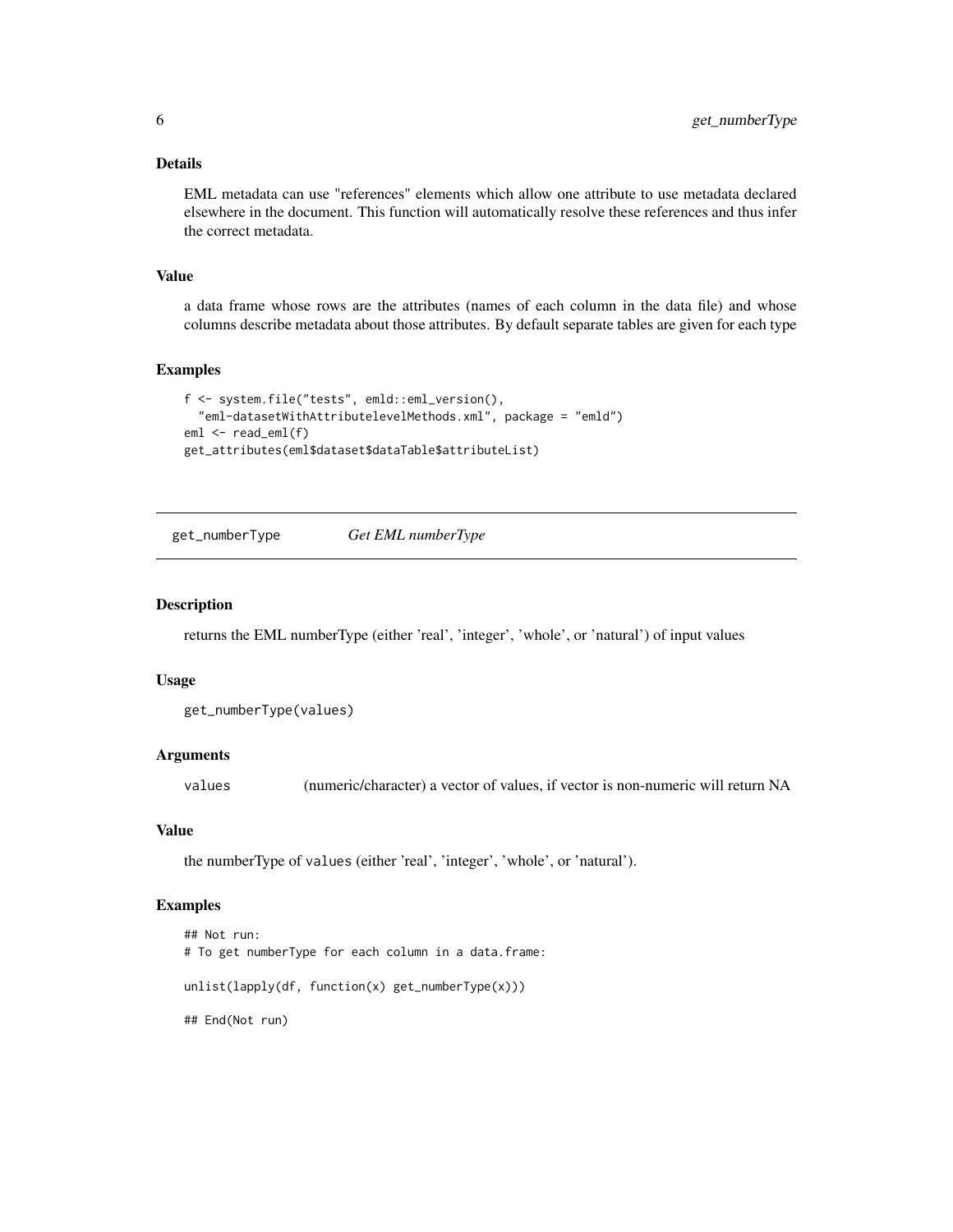<span id="page-6-0"></span>get\_unitList *get\_unitList*

#### Description

get\_unitList

#### Usage

 $get\_unitList(x = NULL)$ 

#### Arguments

x an emld object

#### Details

If no unitList is provided, the function reads in the eml-unitDictionary defining all standard units and unitTypes. This provides a convenient way to look up standard units and their EML-recognized names when defining metadata, e.g. in the table passed to 'set\_attributes()'.

#### Value

a list with two data.frames: "units", a table defining unit names, types, and conversions to SI, and "unitTypes", defining the type of unit. For instance, the unit table could define "Hertz" as a unit of unitType frequency, and the unitType define frequency as a type whose dimension is 1/time.

#### Examples

# Read in additional units defined in a EML file f <- system.file("tests", emld::eml\_version(), "eml-datasetWithUnits.xml", package = "emld"  $\mathcal{L}$ eml <- read\_eml(f) unitList <- get\_unitList(eml)

## Read in the definitions of standard units: get\_unitList()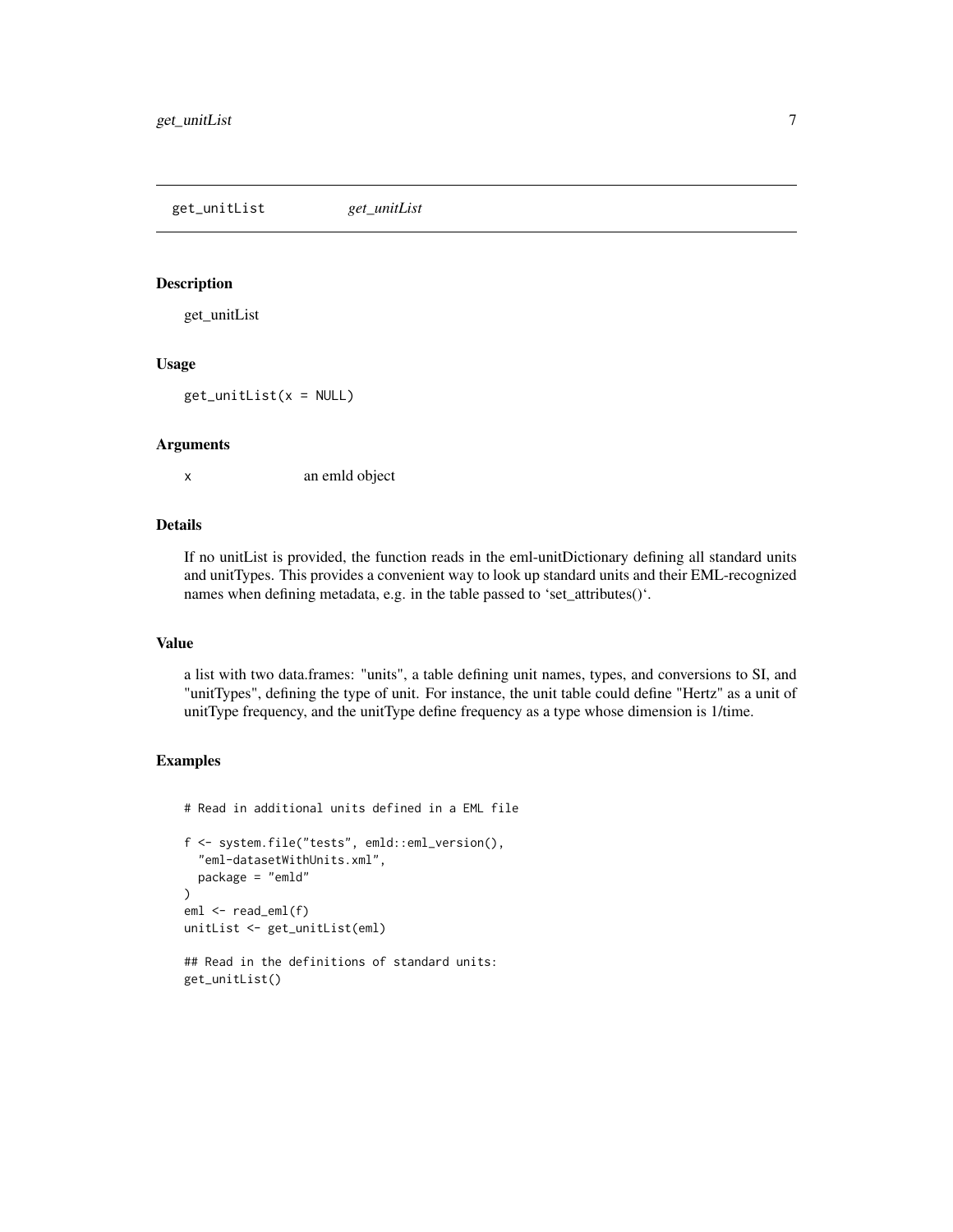<span id="page-7-0"></span>get\_unit\_id *get\_unit\_id*

#### Description

A function to assist with getting valid EML unit ids (see examples). Warning: ensure returned unit is equivalent to input unit (for example "pH" will return "picohenry" which may or may not be equivalent to the input unit "pH").

#### Usage

get\_unit\_id(input\_units, eml\_version = emld::eml\_version())

#### Arguments

| input_units | (character vector) input units that needs valid EML unit ids                                                                 |
|-------------|------------------------------------------------------------------------------------------------------------------------------|
| eml version | (character) the eml schema version desired (there is a change in the way eml<br>units are named from eml-2.1.1 to eml-2.2.0) |

#### Value

(character) A valid EML unit id. If no valid EML unit id can be found, the function will output a warning, along with a preformatted custom unit id.

#### Examples

```
## Not run:
# The following all return the same id
get_unit_id("kilometersPerSquareSecond")
get_unit_id("kilometerPerSecondSquared")
get_unit_id("Kilometers per seconds squared")
get_unit_id("km/s^2")
get_unit_id("km s-2")
get_unit_id("s-2 / kilometers-1") # this works but is not advised
```
## End(Not run)

htmlwidgets\_attributes

*Launch attributes htmlwidget*

#### Description

Used to call handsontable html widget to build attributes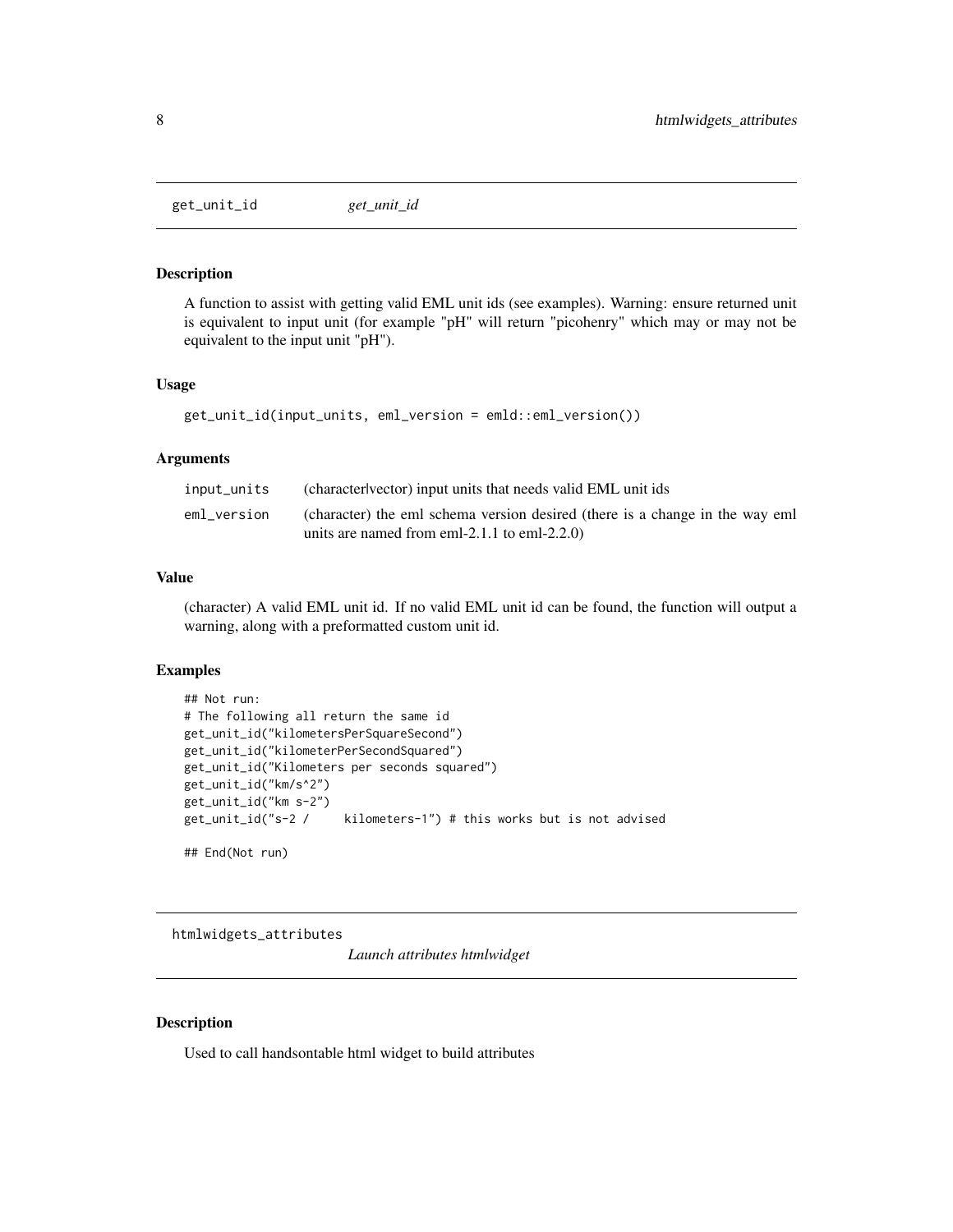#### <span id="page-8-0"></span>is\_standardUnit 9

#### Usage

htmlwidgets\_attributes(df, type = NULL)

#### Arguments

| df   | (data.frame) the data.frame of data that needs an attribute table |
|------|-------------------------------------------------------------------|
| type | (character) either "attributes", "units", or "factors"            |

is\_standardUnit *is\_standardUnit*

#### Description

is\_standardUnit

#### Usage

is\_standardUnit(x)

#### Arguments

x name of unit to check

#### Value

TRUE if unit is exact match to the id of a unit in the Standard Units Table, FALSE otherwise.

#### Examples

```
is_standardUnit("amperePerMeter") # TRUE
is_standardUnit("speciesPerSquareMeter") # FALSE
```
read\_eml *read\_eml*

#### Description

Read an EML file into R as an emld object.

#### Usage

 $read\_eml(x, from = "xml")$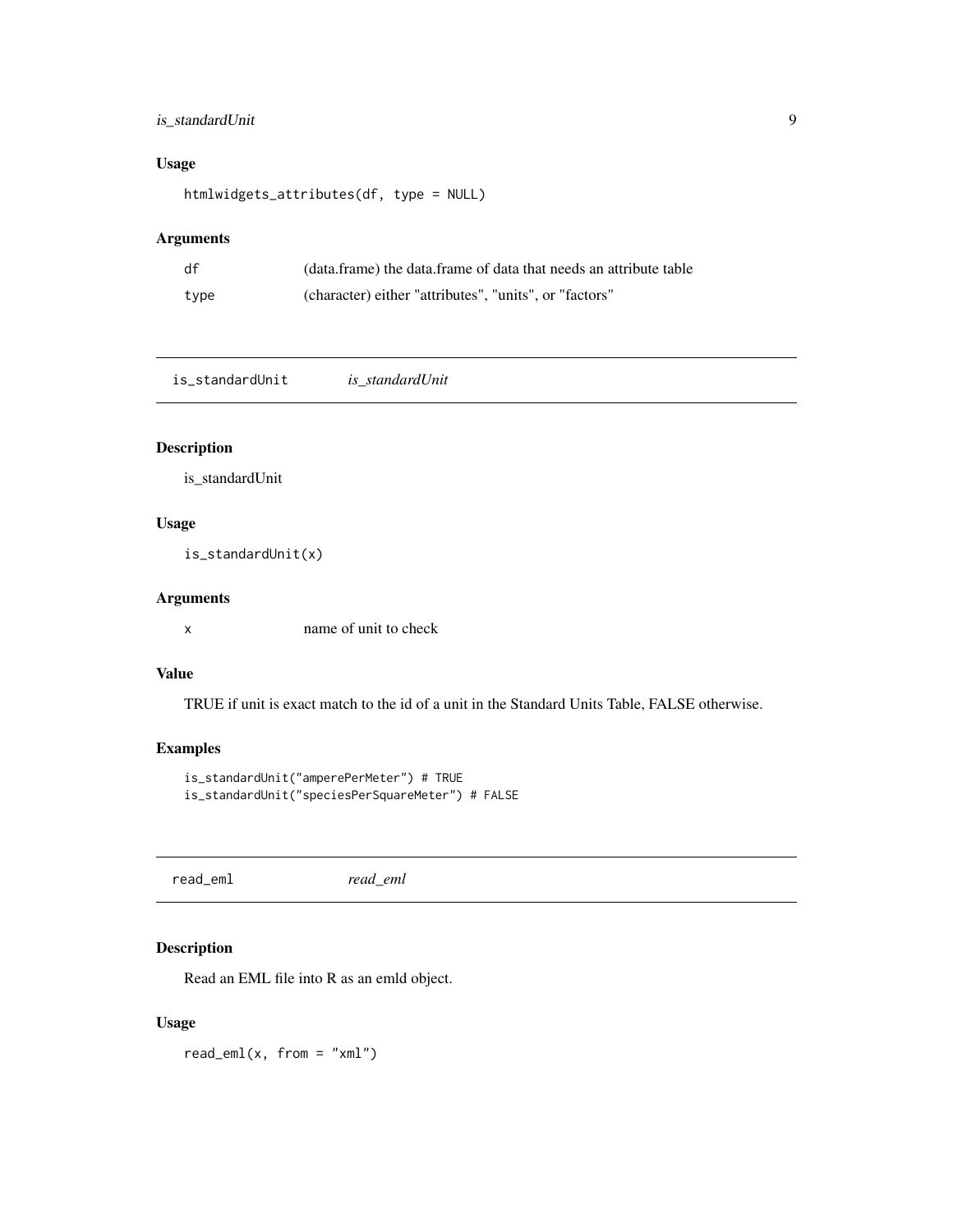#### <span id="page-9-0"></span>Arguments

| $\mathbf{x}$ | path to an EML file                                                                                                  |  |  |
|--------------|----------------------------------------------------------------------------------------------------------------------|--|--|
| from         | explicit type for the input format. Possible values: "xml", "json", "list", or<br>"guess" with "xml" as the default. |  |  |

#### Value

an emld object (list / S3 object)

#### Examples

```
f <- system.file("extdata", "example.xml", package = "emld")
eml <- read_eml(f)
```
set\_attributes *set\_attributes*

#### Description

set\_attributes

#### Usage

```
set_attributes(
  attributes,
  factors = NULL,
  col_classes = NULL,
  missingValues = NULL
\mathcal{L}
```

| attributes    | a joined table of all attribute metadata                                                                                                                                                                                                                                                                                                                                                 |
|---------------|------------------------------------------------------------------------------------------------------------------------------------------------------------------------------------------------------------------------------------------------------------------------------------------------------------------------------------------------------------------------------------------|
| factors       | a table with factor code-definition pairs; see details                                                                                                                                                                                                                                                                                                                                   |
| col_classes   | optional, list of R column classes ('ordered', 'numeric', 'factor', 'Date', or<br>'character', case sensitive) will let the function infer missing 'domain' and 'mea-<br>surementScale' values for attributes column. Should be in same order as at-<br>tributeNames in the attributes table, or be a named list with names corresponding<br>to attribute Names in the attributes table. |
| missingValues | optional, a table with missing value code-deinition pairs; see details                                                                                                                                                                                                                                                                                                                   |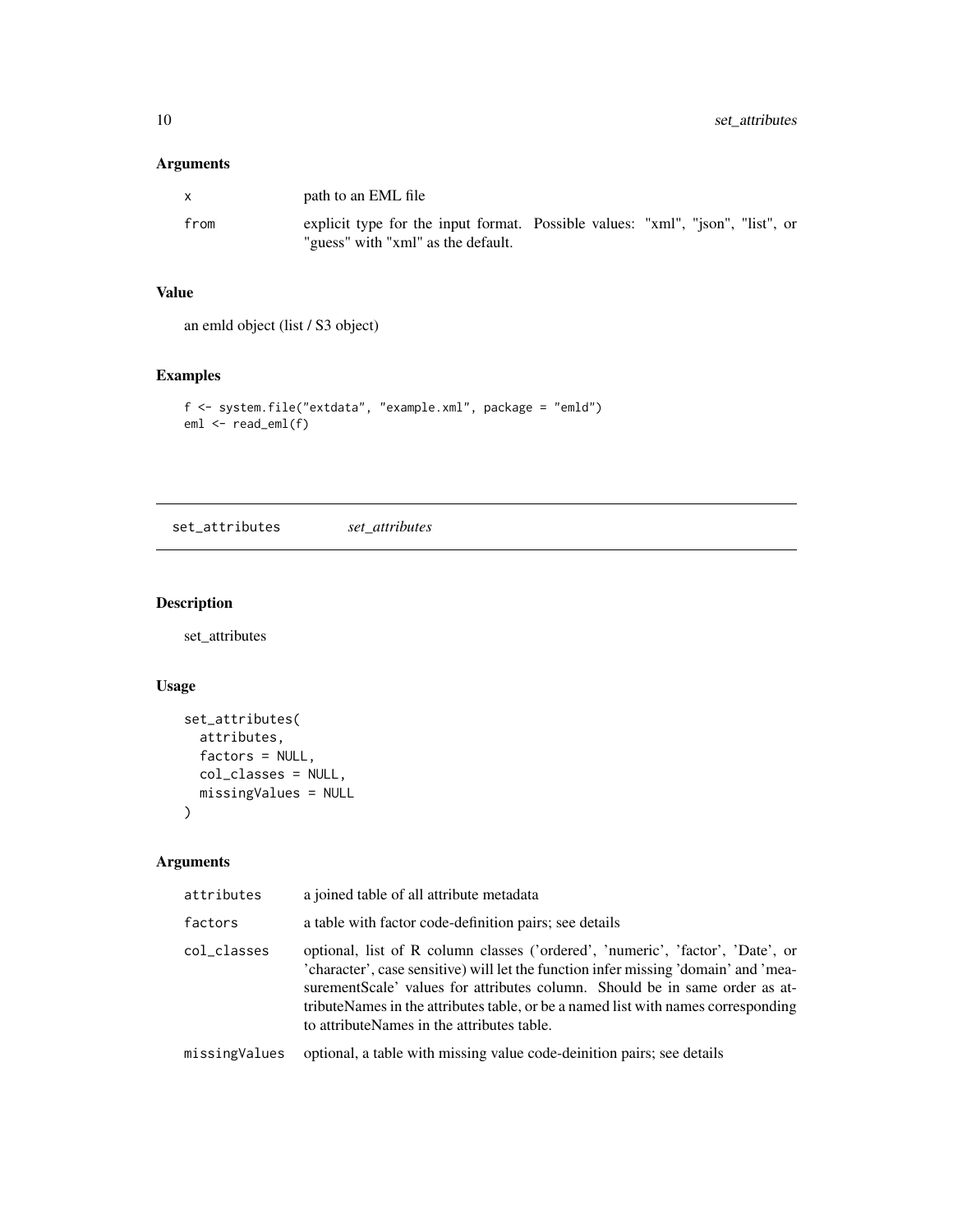#### set\_attributes 11

#### Details

The attributes data frame must use only the recognized column headers shown here. The attributes data frame must contain columns for required metadata. These are:

#### For all data:

- attributeName (required, free text field)
- attributeDefinition (required, free text field)
- measurementScale (required, "nominal", "ordinal", "ratio", "interval", or "dateTime", case sensitive) but it can be inferred from col classes.
- domain (required, "numericDomain", "textDomain", "enumeratedDomain", or "dateTimeDomain", case sensitive) but it can be inferred from col\_classes.

#### For numeric (ratio or interval) data:

• unit (required). Unitless values should use "dimensionless" as the unit.

#### For character (textDomain) data:

• definition (required)

#### For dateTime data:

• formatString (required)

Other optional allowed columns in the attributes table are: source, pattern, precision, numberType, missingValueCode, missingValueCodeExplanation, attributeLabel, storageType, minimum, maximum

The **factors** data frame, required for attributes in an enumerated domain, must use only the following recognized column headers:

- attributeName (required)
- code (required)
- definition (required)

The missingValues data frame, optional, can be used in the case that multiple missing value codes need to be set for the same attribute. This table must contain the following recognized column headers.

- attributeName (required)
- code (required)
- definition (required)

#### Value

an eml "attributeList" object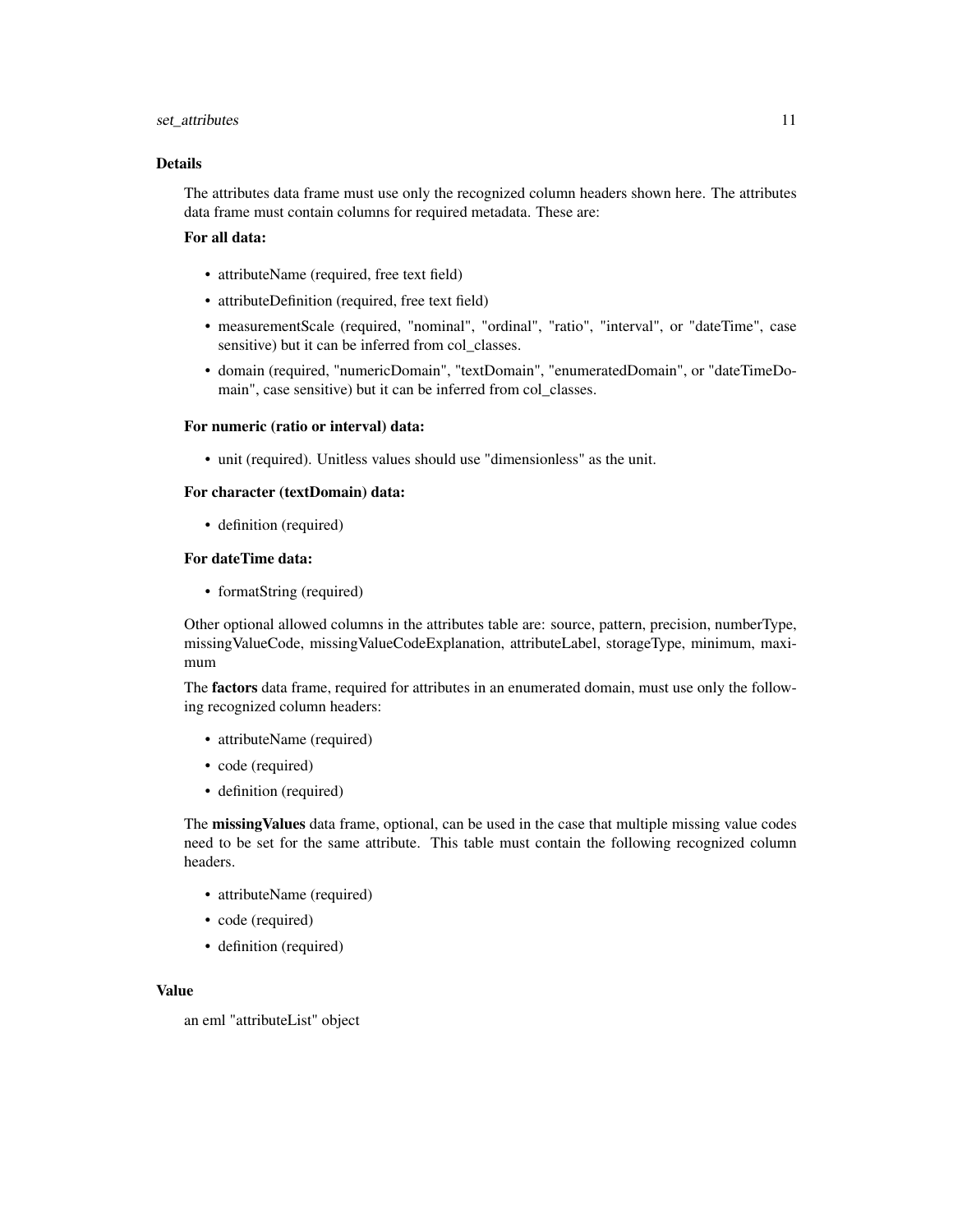<span id="page-11-0"></span>set\_coverage *set\_coverage*

#### Description

set\_coverage

#### Usage

```
set_coverage(
 beginDate = character(),
 endDate = character(),
 date = character(),
 sci_names = character(),
 geographicDescription = character(),
 westBoundingCoordinate = numeric(),
 eastBoundingCoordinate = numeric(),
 northBoundingCoordinate = numeric(),
  southBoundingCoordinate = numeric(),
 altitudeMinimum = numeric(),
 altitudeMaximum = numeric(),
 altitudeUnits = character()
)
```

| Starting date for temporal coverage range.                                                               |  |
|----------------------------------------------------------------------------------------------------------|--|
| End date for temporal coverage range                                                                     |  |
| give a single date, or vector of single dates covered (instead of beginDate and<br>endDate)              |  |
| string (space separated) or list or data frame of scientific names for species cov-<br>ered. See details |  |
| geographicDescription                                                                                    |  |
| text string describing the geographic location                                                           |  |
| westBoundingCoordinate                                                                                   |  |
| Decimal longitude for west edge bounding box                                                             |  |
| eastBoundingCoordinate                                                                                   |  |
| Decimal longitude for east edge bounding box                                                             |  |
| northBoundingCoordinate                                                                                  |  |
| Decimal latitude value for north of bounding box                                                         |  |
| southBoundingCoordinate                                                                                  |  |
| Decimal latitude value for south edge of bounding box                                                    |  |
| altitudeMinimum                                                                                          |  |
| minimum altitude covered by the data (optional)                                                          |  |
| altitudeMaximum                                                                                          |  |
| maximum altitude covered by the data (optional)                                                          |  |
| name of the units used to measure altitude, if given                                                     |  |
|                                                                                                          |  |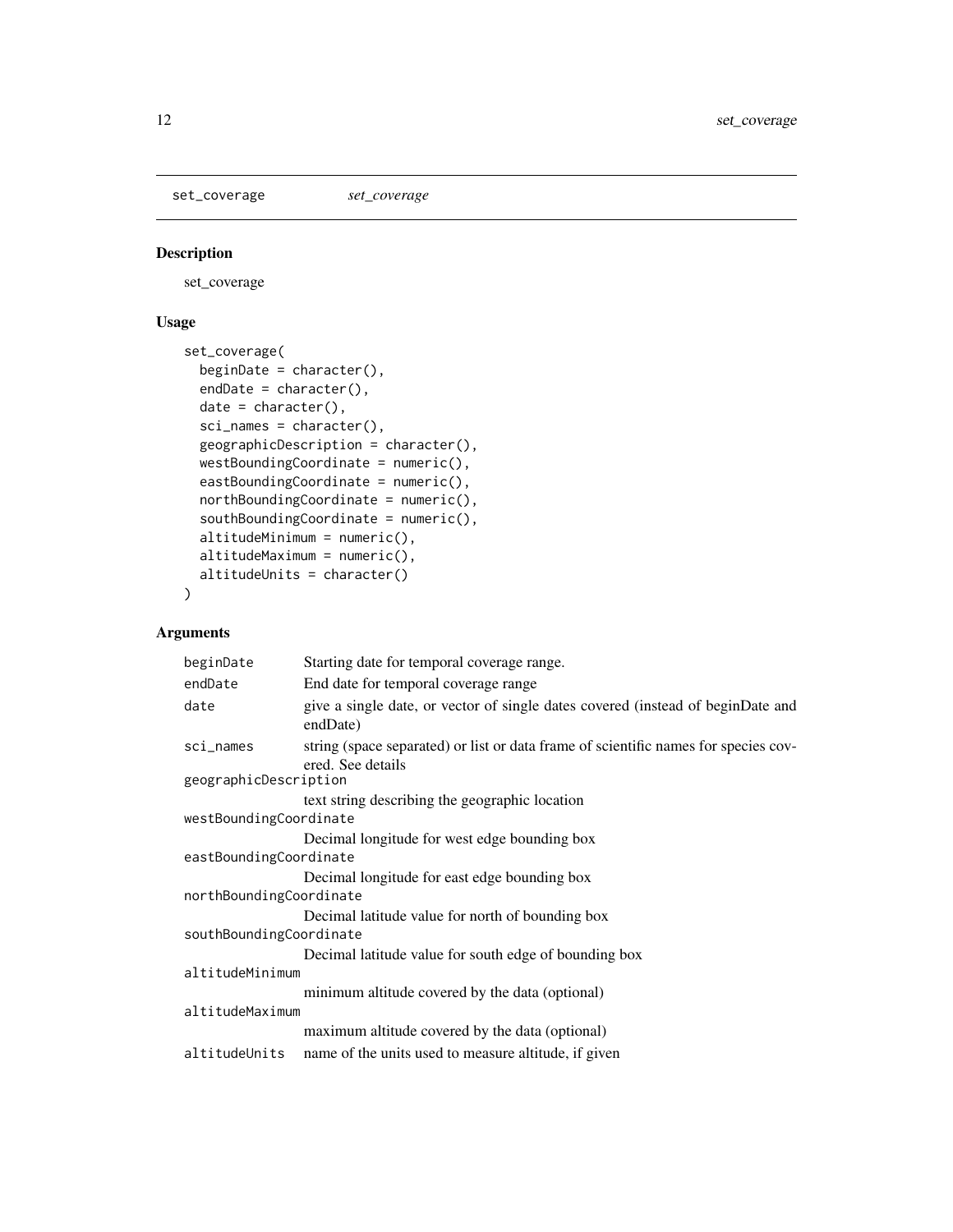#### <span id="page-12-0"></span>set\_methods 13

#### Details

set\_coverage provides a simple and concise way to specify most common temporal, taxonomic, and geographic coverage metadata. For certain studies this will not be well suited, and users will need the more flexible but more verbose construction using "new()" methods; for instance, to specify temporal coverage in geological epoch instead of calendar dates, or to specify taxonomic coverage in terms of other ranks or identifiers.

#### Value

a coverage object for EML

#### Note

If "sci\_names" is a data frame, column names of the data frame are rank names. For user-defined "sci\_names", users must make sure that the order of rank names they specify is from high to low. Ex. "Kingdom","Phylum","Class","Order","Family","Genus","Species","Common"

#### Examples

```
coverage <-
  set_coverage(
   begin = "2012-06-01", end = "2013-12-31",
    sci_names = "Sarracenia purpurea",
    geographicDescription = "California coast, down through Baja, Mexico",
   west = -122.44, east = -117.15,
   north = 37.38, south = 30.00
  )
```
set\_methods *set\_methods*

#### Description

set\_methods

#### Usage

```
set_methods(
  methods_file,
  instrumentation = character(),
  software = NULL,
  sampling_file = NULL,
  sampling_coverage = NULL,
  sampling_citation = NULL,
  qualityControl_file = NULL
)
```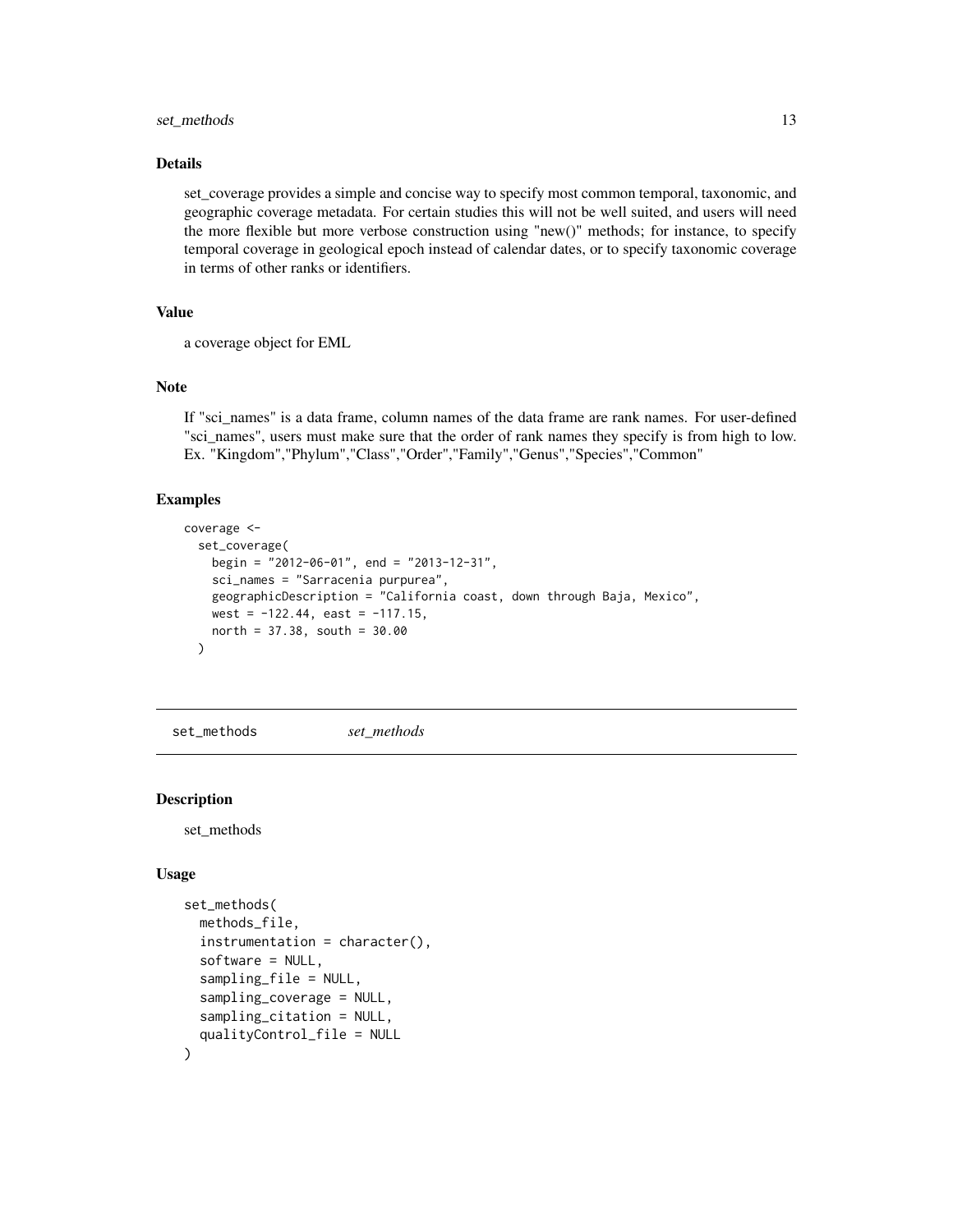#### <span id="page-13-0"></span>Arguments

```
methods_file Path to a file (markdown or .docx) containing a description of the methods used
instrumentation
                  optional, text describing instrumentation used in methods
software optional, an EML software node describing software used in methods
sampling_file optional, Path to a file (.md or .docx) describing sampling method
sampling_coverage
                  optional, coverage node for methods, e.g. set_coverage()
sampling_citation
                  optional, a citation element describing the sampling protocol
qualityControl_file
                  optional, path to a file (.md or .docx) describing quality control methods
```
#### Value

A methods object

#### Examples

```
f <- system.file("examples/hf205-methods.md", package = "EML")
set_methods(methods_file = f)
```

```
## Can also import from methods written in a .docx MS Word file.
f <- system.file("examples/hf205-methods.docx", package = "EML")
set_methods(methods_file = f)
```
<span id="page-13-1"></span>set\_physical *set\_physical*

#### Description

Will calculate the file size, checksum, and checksum authentication method algorithm automatically if the argument objectName is a file that exists.

#### Usage

```
set_physical(
  objectName,
  id = character(),
  numHeaderLines = character(),
  numFooterLines = character(),
  recordDelimiter = detect_delim(objectName),
  fieldDelimiter = ",",
  collapseDelimiters = logical(),
```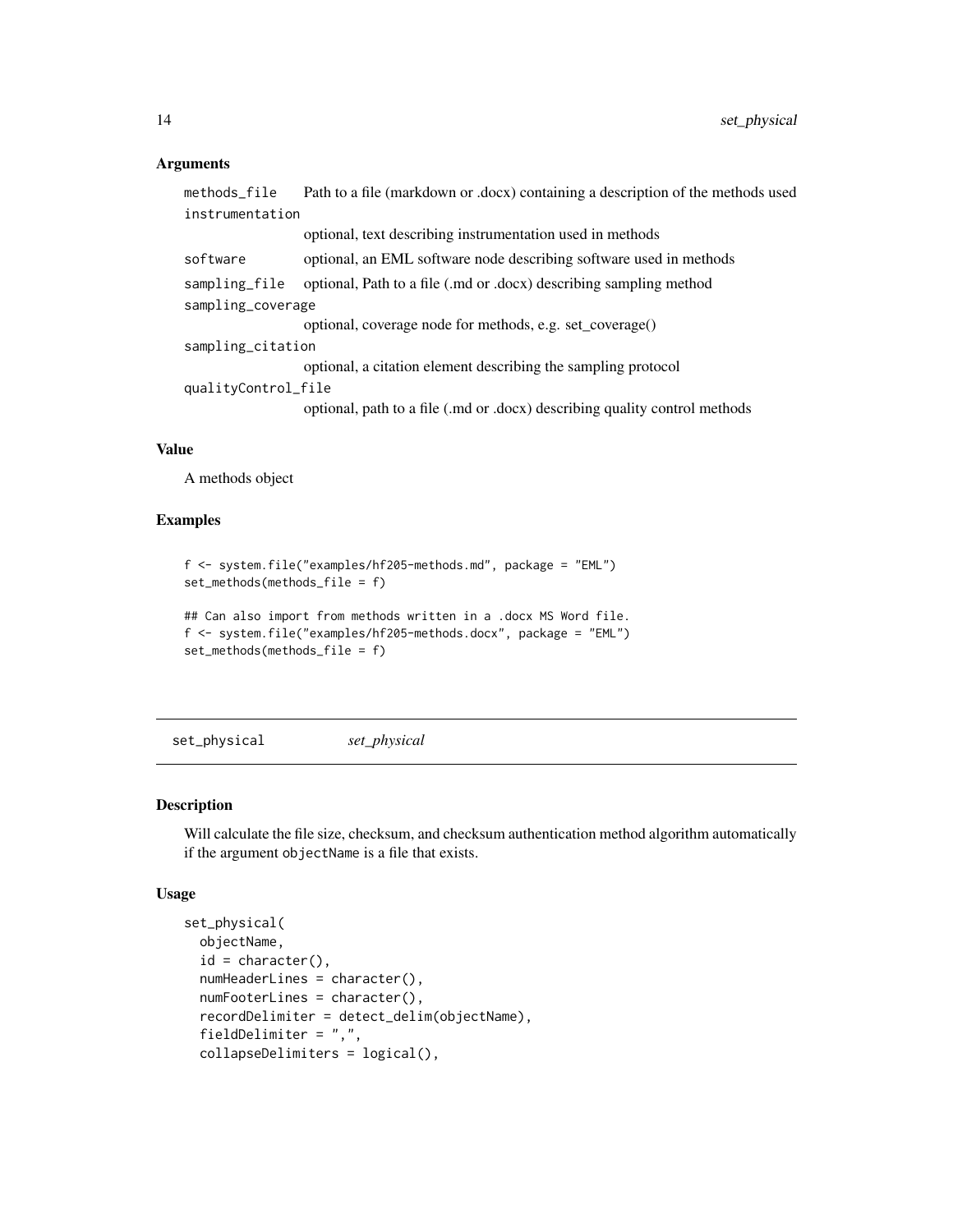#### set\_physical 15

```
literalCharacter = character(),
 quoteCharacter = character(),
 attributeOrientation = "column",
 size = NULL,
  sizeUnit = "bytes",
 authentication = NULL,
 authMethod = NULL,
 characterEncoding = character(),
 encodingMethod = character(),
 compressionMethod = character(),
 url = character()\mathcal{L}
```

| objectName      | name for the object, usually a filename like "hf205-1.csv"                                                                                                                                                                                                                                                                                                                                                                                                                                                                                                                                                                                                                                                                                                                                                                                                                                                                                                                    |
|-----------------|-------------------------------------------------------------------------------------------------------------------------------------------------------------------------------------------------------------------------------------------------------------------------------------------------------------------------------------------------------------------------------------------------------------------------------------------------------------------------------------------------------------------------------------------------------------------------------------------------------------------------------------------------------------------------------------------------------------------------------------------------------------------------------------------------------------------------------------------------------------------------------------------------------------------------------------------------------------------------------|
| id              | optional, an id value for the <physical> element in EML, for use in referencing</physical>                                                                                                                                                                                                                                                                                                                                                                                                                                                                                                                                                                                                                                                                                                                                                                                                                                                                                    |
|                 | numHeaderLines Number of header lines preceding data. Lines are determined by the physicalL-<br>ineDelimiter, or if it is absent, by the recordDelimiter. This value indicated the<br>number of header lines that should be skipped before starting to parse the data.                                                                                                                                                                                                                                                                                                                                                                                                                                                                                                                                                                                                                                                                                                        |
| numFooterLines  | Number of footer lines following data. Lines are determined by the physical L-<br>ineDelimiter, or if it is absent, by the recordDelimiter. This value indicated<br>the number of footer lines that should be skipped after parsing the data. If this<br>value is omitted, parsers should assume the data continues to the end of the data<br>stream.                                                                                                                                                                                                                                                                                                                                                                                                                                                                                                                                                                                                                         |
| recordDelimiter |                                                                                                                                                                                                                                                                                                                                                                                                                                                                                                                                                                                                                                                                                                                                                                                                                                                                                                                                                                               |
|                 | This element specifies the record delimiter character when the format is text.<br>The record delimiter is usually a linefeed $(\n)$ on UNIX, a carriage return $(\n)$ on<br>MacOS, or both (\r\n) on Windows/DOS. Multiline records are usually delimited<br>with two line ending characters, for example on UNIX it would be two linefeed<br>characters (\n\n). As record delimiters are often non-printing characters, one<br>can use either the special value "\n" to represent a linefeed (ASCII 0x0a) and<br>"\r" to represent a carriage return (ASCII 0x0d). Alternatively, one can use the<br>hex value to represent character values (e.g., 0x0a).                                                                                                                                                                                                                                                                                                                   |
| fieldDelimiter  | "," character by default (for csv files). This element specifies a character to be<br>used in the object for indicating the ending column for an attribute. The delim-<br>iter character itself is not part of the attribute value, but rather is present in the<br>column following the last character of the value. Typical delimiter characters<br>include commas, tabs, spaces, and semicolons. The only time the fieldDelim-<br>iter character is not interpreted as a delimiter is if it is contained in a quoted<br>string (see quoteCharacter) or is immediately preceded by a literalCharacter.<br>Non-printable quote characters can be provided as their hex values, and for tab<br>characters by its ASCII string "\t". Processors should assume that the field starts<br>in the column following the previous field if the previous field was fixed, or in<br>the column following the delimiter from the previous field if the previous field<br>was delimited. |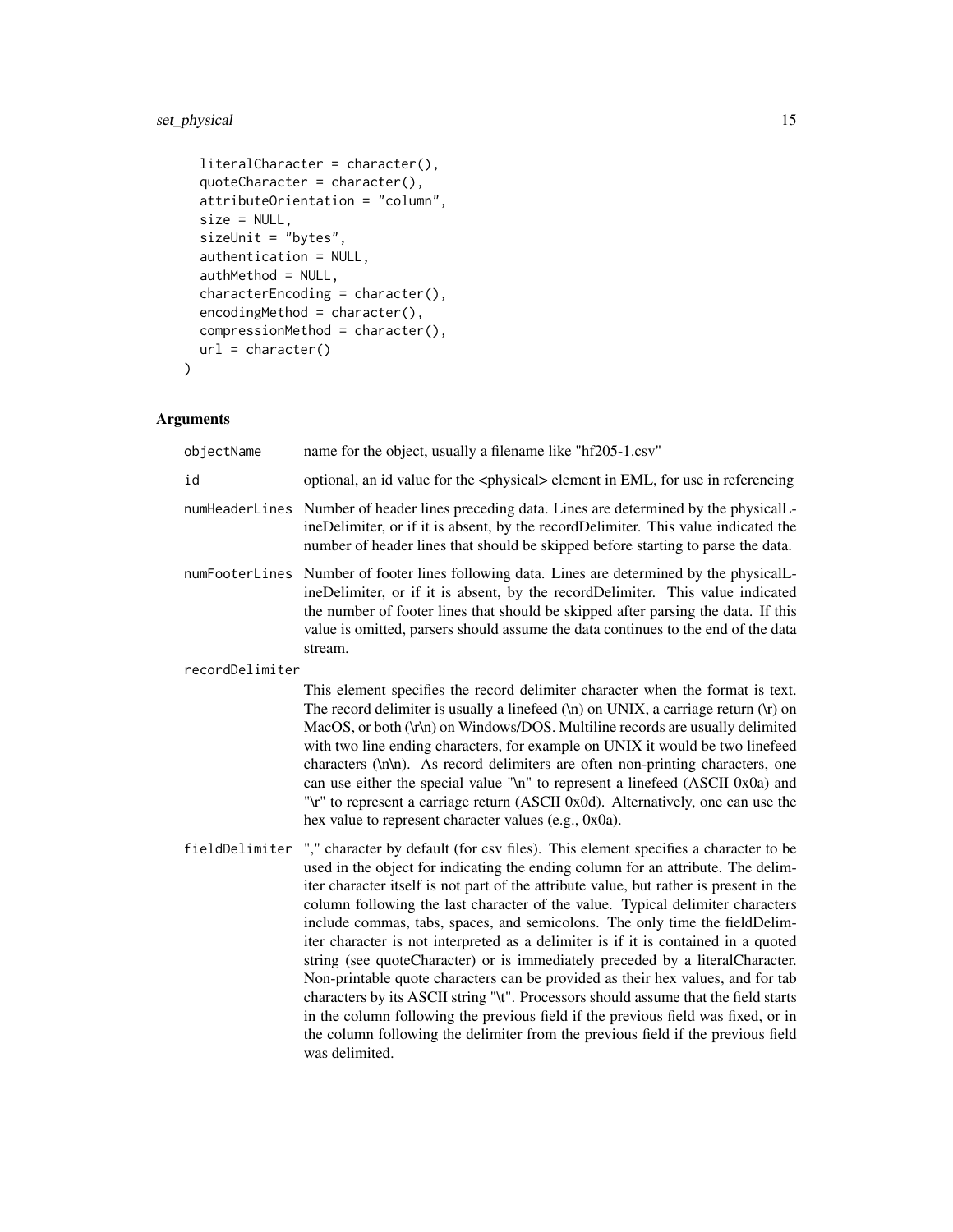#### collapseDelimiters

The collapseDelimiters element specifies whether sequential delimiters should be treated as a single delimiter or multiple delimiters. An example is when a space delimiter is used; often there may be several repeated spaces that should be treated as a single delimiter, but not always. The valid values are yes or no. If it is set to yes, then consecutive delimiters will be collapsed to one. If set to no or absent, then consecutive delimiters will be treated as separate delimiters. Default behavior is no; hence, consecutive delimiters will be treated as separate delimiters, by default.

#### literalCharacter

This element specifies a character to be used for escaping special character values so that they are treated as literal values. This allows "escaping" for special characters like quotes, commas, and spaces when they are intended to be used in an attribute value rather than being intended as a delimiter. The literalCharacter is typically a \.

quoteCharacter This element specifies a character to be used in the object for quoting values so that field delimiters can be used within the value. This basically allows delimiter "escaping". The quoteChacter is typically a " or '. When a processor encounters a quote character, it should not interpret any following characters as a delimiter until a matching quote character has been encountered (i.e., quotes come in pairs). It is an error to not provide a closing quote before the record ends. Nonprintable quote characters can be provided as their hex values.

attributeOrientation

Specifies whether the attributes described in the physical stream are found in columns or rows. The valid values are column or row. If set to 'column', then the attributes are in columns. If set to 'row', then the attributes are in rows. Row orientation is rare.

- size This element contains information of the physical size of the entity, by default represented in bytes unless the sizeUnit attribute is provided to change the units.
- sizeUnit the unit in which size is measured; default is 'bytes'
- authentication This element describes authentication procedures or techniques, typically by giving a checksum value for the object. The method used to compute the authentication value (e.g., MD5) is listed in the method attribute.

authMethod the method for authentication checksum, e.g. MD5

#### characterEncoding

This element contains the name of the character encoding. This is typically ASCII or UTF-8, or one of the other common encodings.

encodingMethod This element lists a encoding method used to encode the object, such as base64, BinHex.

compressionMethod

This element lists a compression method used to compress the object, such as zip, compress, etc. Compression and encoding methods must be listed in the order in which they were applied, so that decompression and decoding should occur in the reverse order of the listing. For example, if a file is compressed using zip and then encoded using MIME base64, the compression method would be listed first and the encoding method second.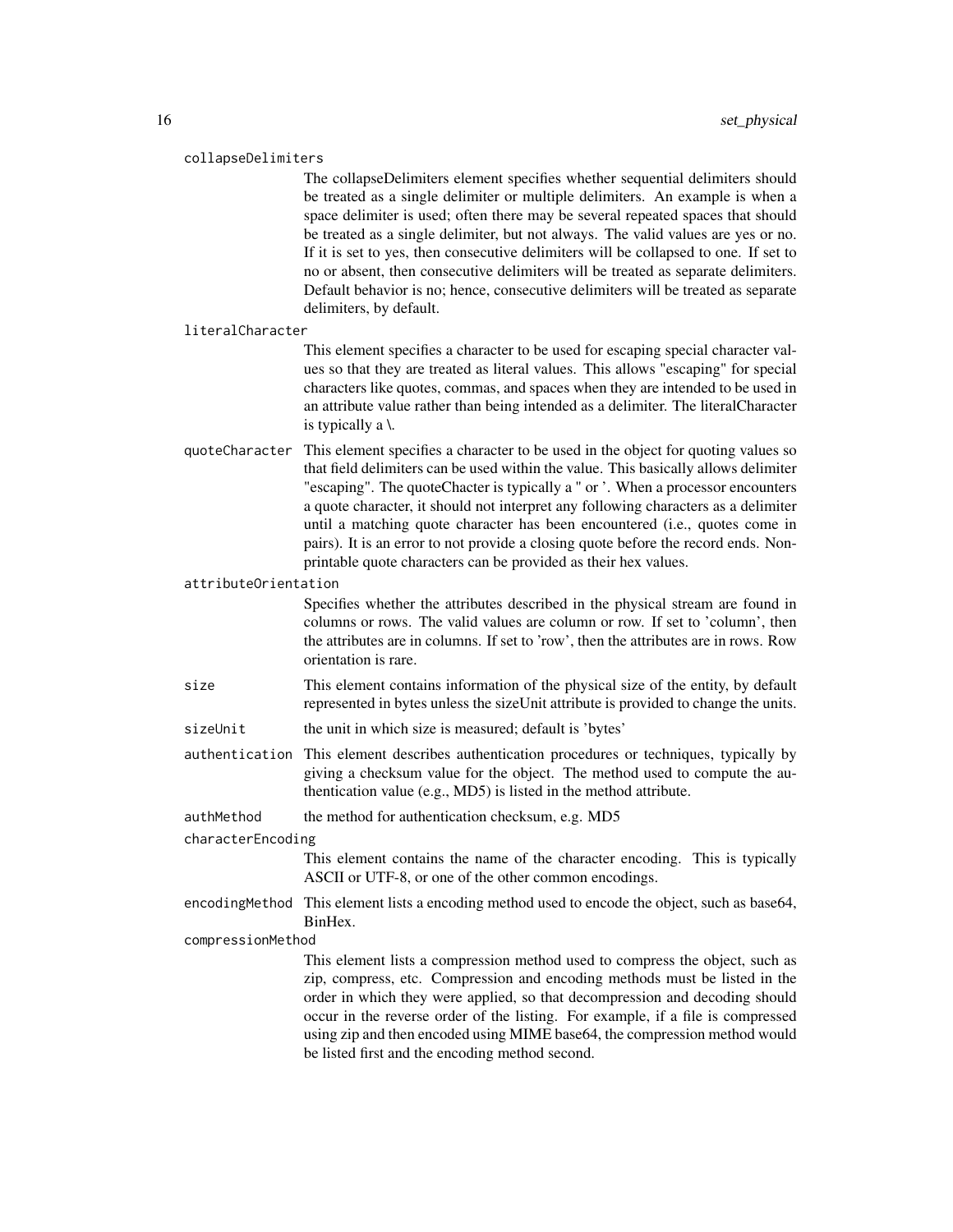#### <span id="page-16-0"></span>set\_responsibleParty 17

url optional. The complete url from which the data file can be downloaded, if possible.

#### Value

an EML physical object, such as used in a dataTable element to define the format of the data file.

#### Examples

```
set_physical("hf205-01-TPexp1.csv")
# FIXME set recordDelimiter based on user's system?
# FIXME richer distribution options? use set_distribution at top level?
```
set\_responsibleParty *set\_responsibleParty*

#### Description

set\_responsibleParty

#### Usage

```
set_responsibleParty(
 givenName = NULL,
 surName = NULL,
 organizationName = NULL,
 positionName = NULL,
 address = NULL,
 phone = NULL,
 electronicMailAddress = NULL,
 onlineUrl = NULL,
 userId = NULL,id = NULL,email = NULL)
```

| givenName             | individual's given names (list or vector for multiple names). OR a person object. |
|-----------------------|-----------------------------------------------------------------------------------|
| surName               | individual name                                                                   |
| organizationName      |                                                                                   |
|                       | if party is an organization instead of an individual, name for the org            |
| positionName          | individual's position, <i>i.e.</i> "Researcher", "Graduate Student", "Professor"  |
| address               | address object, see 'eml\$address' to build an address object                     |
| phone                 | individual or organization phone number                                           |
| electronicMailAddress |                                                                                   |
|                       | email address (alternatively, can use 'email' argument)                           |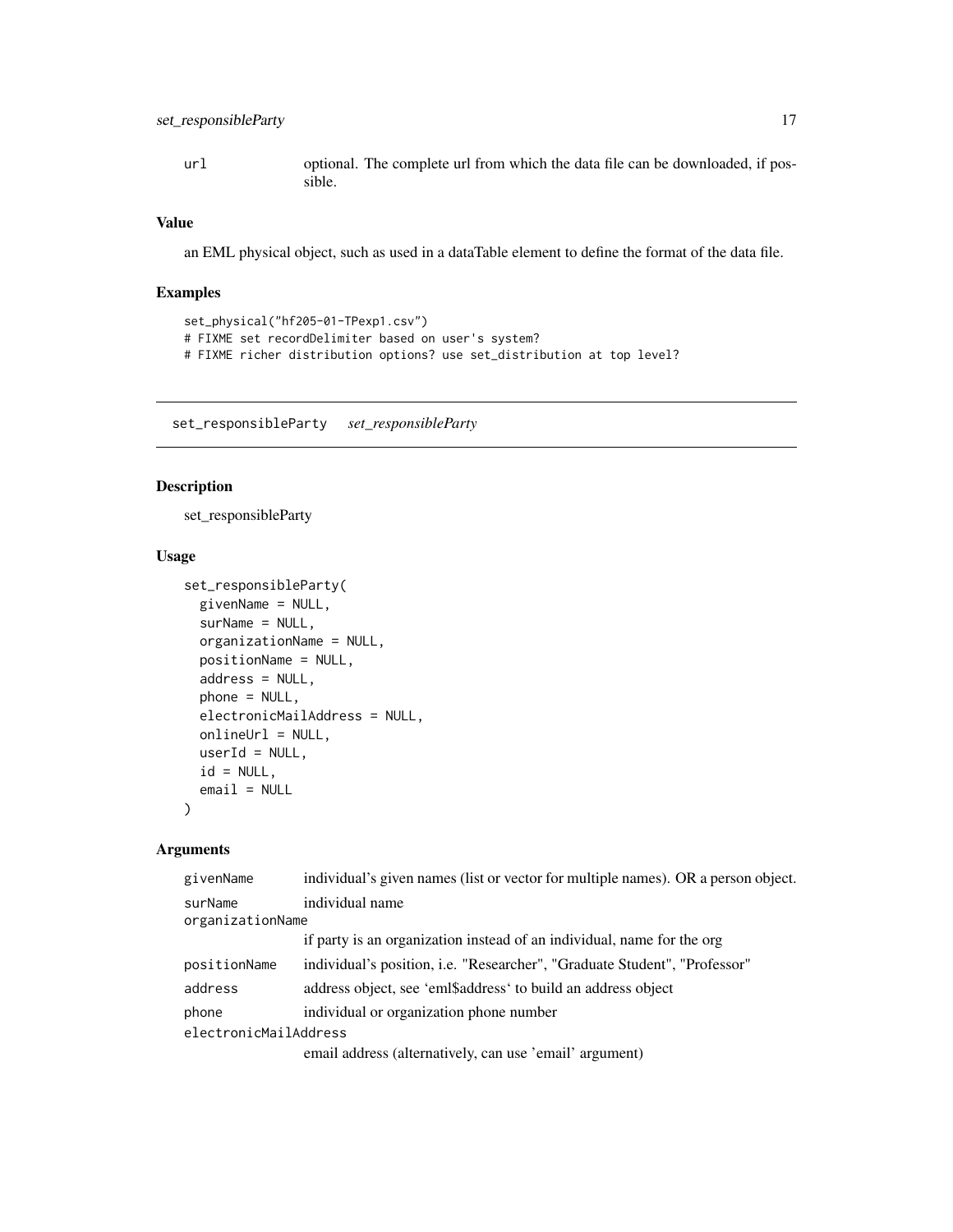<span id="page-17-0"></span>18 set\_software

| onlineUrl | a URL to the homepage of the individual or organization          |
|-----------|------------------------------------------------------------------|
| userId    | the user's ID, usually within a particular system (KNB, DataONE) |
| id        | Identifier for this block, ideally an ORCID id (optional)        |
| email     | alias for electronicMailAddress                                  |

#### Value

A emld object for any responsibleParty (e.g. creator, contact, etc)

#### Examples

```
carl <- set_responsibleParty(as.person("Carl Boettiger <cboettig@ropensci.org>"))
matt <- set_responsibleParty("Matthew", "Jones", email = "mbjones@nceas.ucsb.edu")
```
set\_software *set\_software*

#### Description

set\_software

#### Usage

```
set_software(codemeta)
```
#### Arguments

codemeta codemeta object, see examples

#### Value

an eml software element

#### Examples

```
cm <- jsonlite::read_json(system.file("extdata/codemeta.json", package = "EML"))
software <- set_software(cm)
my_eml <- eml$eml(packageId = "eml-1.2", system = "knb", software = software)
# write_eml(my_eml, "test.xml")
```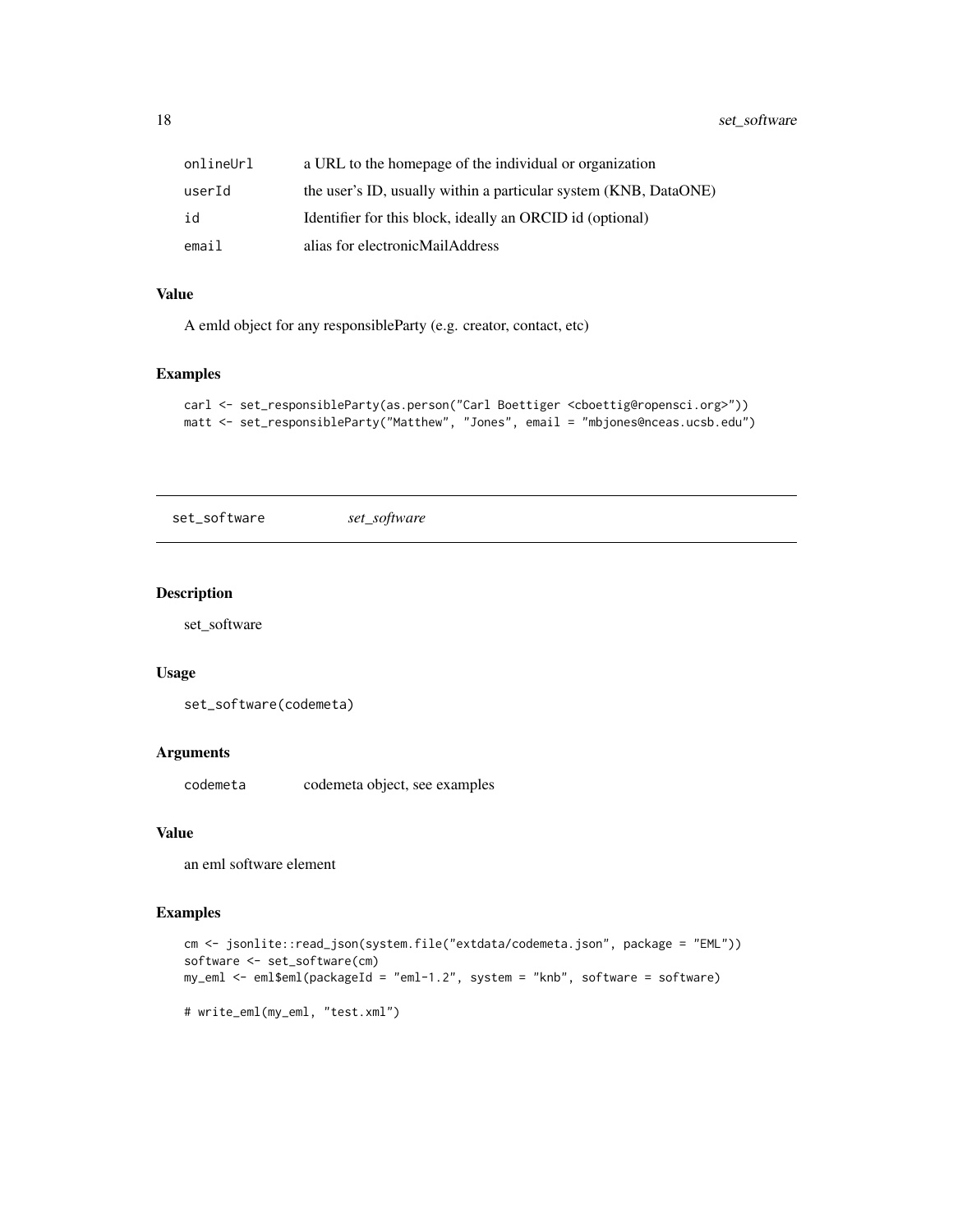<span id="page-18-0"></span>set\_taxonomicCoverage *set\_taxonomicCoverage*

#### Description

set\_taxonomicCoverage

#### Usage

```
set_taxonomicCoverage(sci_names, expand = FALSE, db = "itis")
```
#### Arguments

| sci_names | string (space separated) or list or data frame of scientific names for species cov-<br>ered.                                        |
|-----------|-------------------------------------------------------------------------------------------------------------------------------------|
| expand    | Set to TRUE to use '[taxadb]' to expand sci names into full taxonomic classifi-<br>cations                                          |
| db        | The taxonomic database to query (when expand is set to TRUE). See '[taxadb::filter name]'<br>for valid options. Defaults to 'itis'. |

#### Details

Turn a data.frame or a list of scientific names into a taxonomicCoverage block sci\_names can be a space-separated character string or a data frame with column names as rank name or a list of user-defined taxonomicClassification

#### Value

a taxonomicCoverage object for EML

#### Note

If "sci\_names" is a data frame, column names of the data frame are rank names. For user-defined "sci\_names", users must make sure that the order of rank names they specify is from high to low. Ex. "Kingdom","Phylum","Class","Order","Family","Genus","Species","Common" EML permits any rank names provided they go in descending order.

#### Examples

```
taxon_coverage <- set_taxonomicCoverage("Macrocystis pyrifera")
```

```
sci_names <- data.frame(
 Kingdom = "Plantae",
 Phylum = "Phaeophyta",
 Class = "Phaeophyceae",
 Order = "Laminariales",
 Family = "Lessoniaceae",
```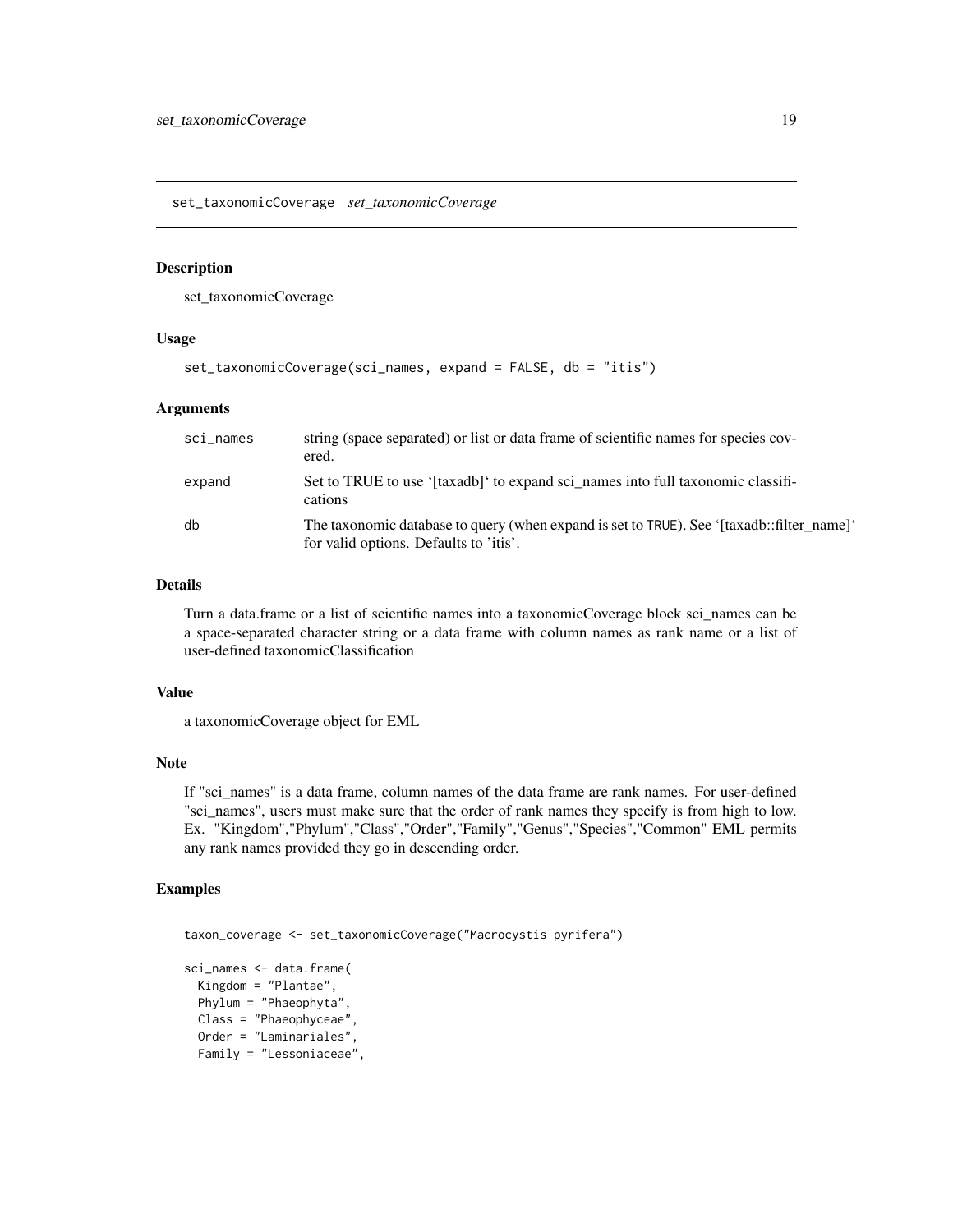```
Genus = "Macrocystis",
 specificEpithet = "pyrifera"
)
taxon_coverage <- set_taxonomicCoverage(sci_names)
# Examples that may take > 5s
## use a list of lists for multiple species
sci_names <- list(list(
 Kingdom = "Plantae",
 Phylum = "Phaeophyta",
 Class = "Phaeophyceae",
 Order = "Laminariales",
 Family = "Lessoniaceae"
 Genus = "Macrocystis",
 specificEpithet = "pyrifera"
))
set_taxonomicCoverage(sci_names)
```
set\_TextType *set\_TextType*

#### Description

For any EML element of class TextType, this function can be used to generate the appropriate EML from a markdown-formatted file.

#### Usage

set\_TextType(file = NULL, text = NULL)

#### Arguments

| file | path to a file providing formatted input text, see details.                          |
|------|--------------------------------------------------------------------------------------|
| text | a plain text character string which will be used directly as the content of the node |
|      | if no file is given                                                                  |

#### Details

If the 'rmarkdown' package is installed, then the input file can be a Microsoft Word (.docx) file, a markdown file, or other file recognized by Pandoc (see https://pandoc.org), which will automate the conversion to a docbook. Otherwise, the input file should already be in docbook format (with .xml or .dbk extension). Note that pandoc comes pre-installed in RStudio and is required for the rmarkdown package.

#### Value

a TextType object that can be coerced into any element inheriting from TextType, see examples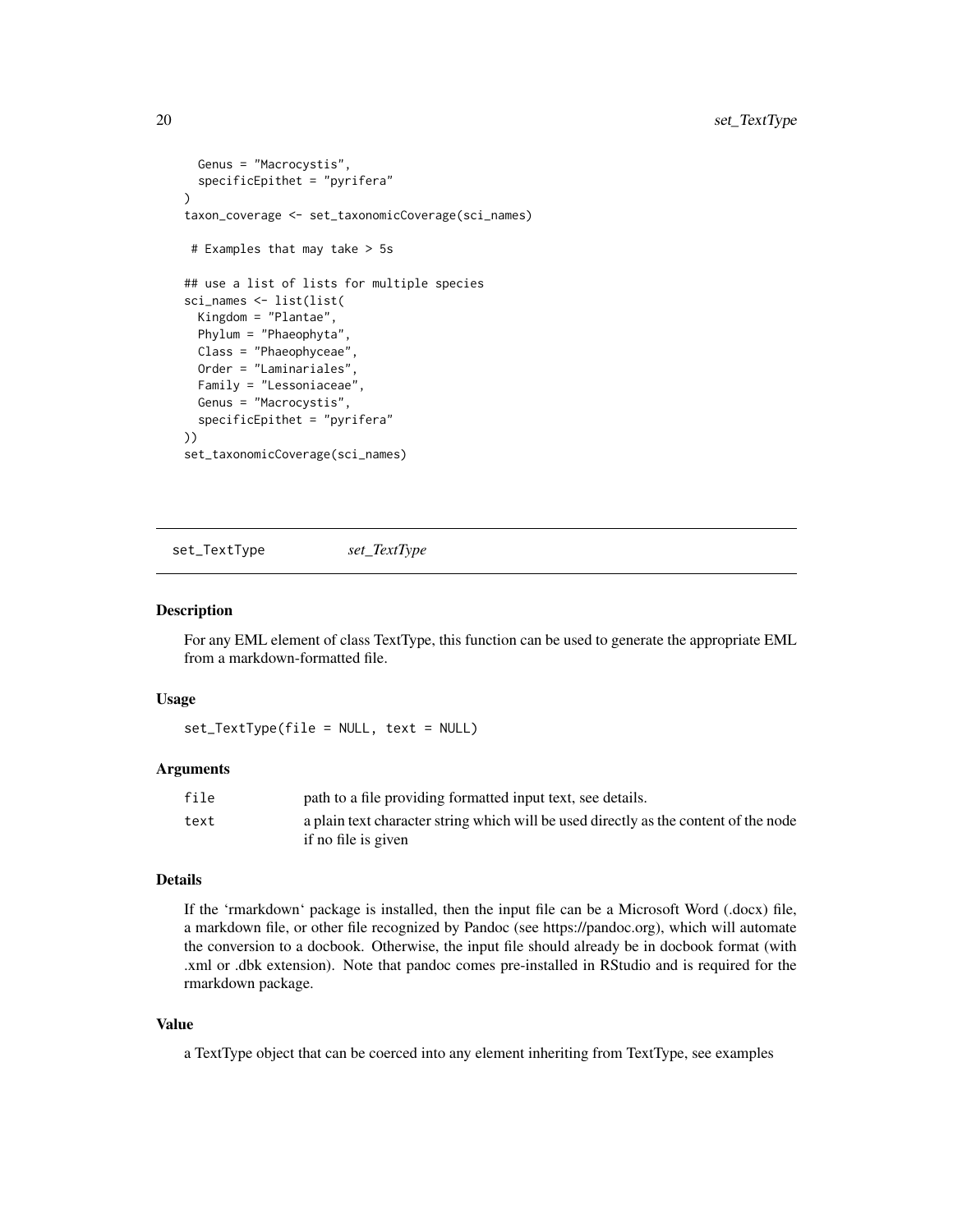#### <span id="page-20-0"></span>set\_unitList 21

#### Examples

```
## using a simple character string
a <- set_TextType(text = "This is the abstract")
## Using an external markdown file
f <- system.file("examples/hf205-abstract.md", package = "EML")
a <- set_TextType(f)
## Can also import from methods written in a .docx MS Word file.
f <- system.file("examples/hf205-abstract.docx", package = "EML")
a <- set_TextType(f)
## Documents with title headings use `section` instead of `para` notation
f <- system.file("examples/hf205-methods.docx", package = "EML")
d <- set_TextType(f)
```
set\_unitList *set\_unitList*

#### Description

Define custom units, including new unitTypes. Note that it is not necessary to define most common units.

#### Usage

```
set_unitList(units, unitTypes = NULL, as_metadata = FALSE)
```
#### Arguments

| units       | a data.frame describing the custom units, see details.                                  |
|-------------|-----------------------------------------------------------------------------------------|
| unitTypes   | optional, a data frame defining any additional unit Types not already defined           |
| as_metadata | logical, default FALSE. If true, returns an 'additionalMetadata' element, see<br>below. |

#### Details

The units data.frame must have the following columns: - id: the referenced name of unit (singular). e.g. 'meter', 'second' - unitType: the base type of unit, e.g. 'length'. If not from a standard type, a new unitType must be provided - multiplierToSI: the multiplicative constant to convert to the SI unit. - parentSI: the name of the parent SI unit, e.g. second. - description: a text string describing the unit of measure. The following columns are optional: - name: usually the same as the id of the unit, e.g. second - abbreviation: common abbreviation, e.g. s - constantToSI: an additive constant to convert to the equivalent SI unit. If not given, default is "0"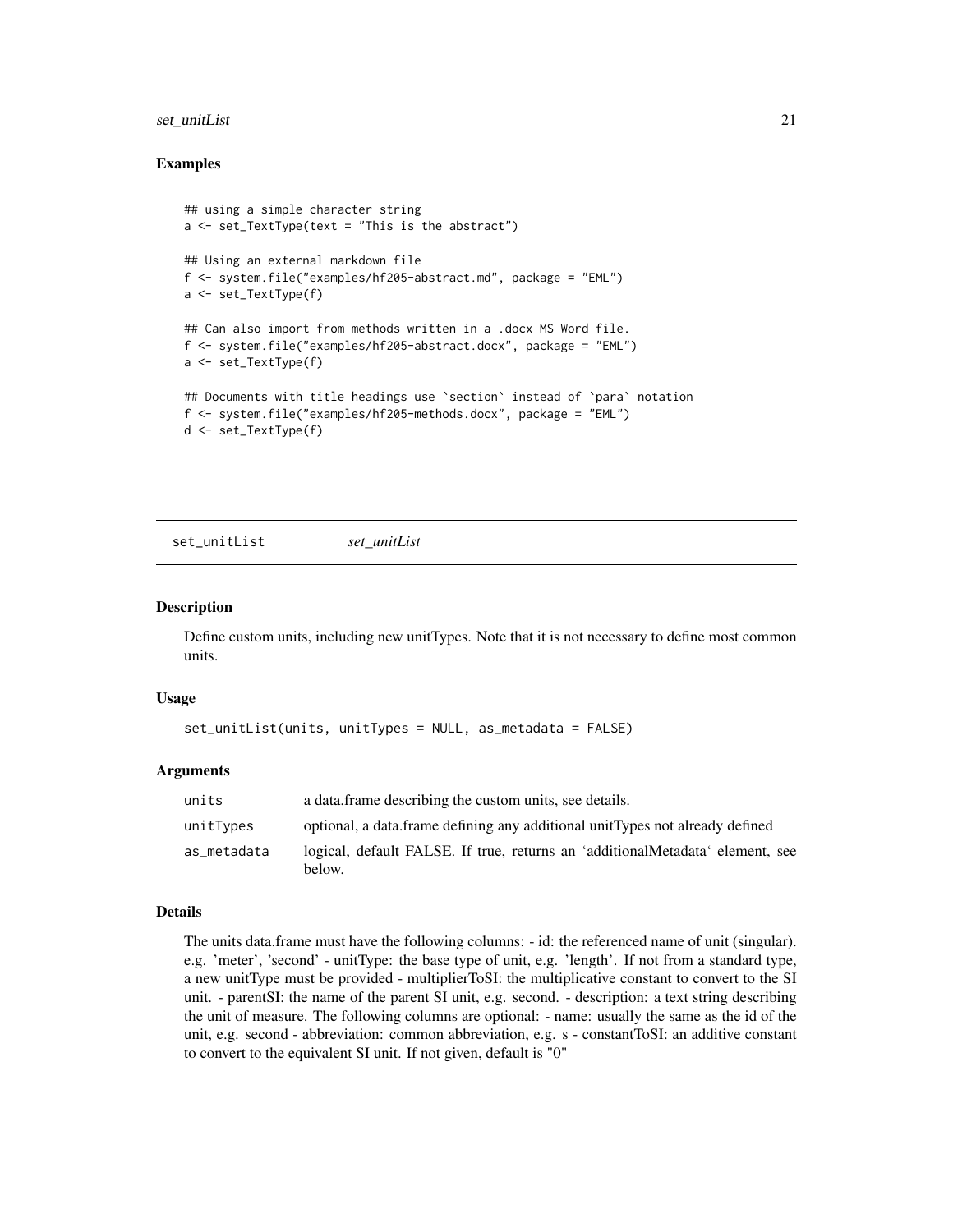In practice, researchers may save these tables of custom units they frequently use in an external .csv or other format and read them in to R for ready re-use.

The unitType table must have the following columns: - id: the name by which the unitType is referred to. - name: optional, default is same as the id - dimension: name of a base dimension of the unit - power: the power to which the dimension is raised (NA implies power of 1)

#### Value

unitList list object

#### Examples

```
## create the "unitType" table for custom unit
id <- c("speed", "speed", "acceleration", "acceleration", "frequency")
dimension <- c("length", "time", "length", "time", "time")
power <- c(NA, "-1", NA, "-2", "-1")
unitTypes <- data.frame(
  id = id, dimension = dimension,
  power = power, stringsAsFactors = FALSE
)
## Create the units table
id <- c("minute", "centimeter")
unitType <- c("time", "length")
parentSI <- c("second", "meter")
multiplierToSI <- c("0.0166", "1")
description <- c("one minute is 60 seconds", "centimeter is a 100th of a meter")
units <- data.frame(
  id = id, unitType = unitType, parentSI = parentSI,
  multiplierToSI = multiplierToSI, description = description,
  stringsAsFactors = FALSE
\lambdaunitList <- set_unitList(units, unitTypes)
```
shiny\_attributes *Create/Edit EML attributes*

#### **Description**

Create/edit EML attributes, custom units, and factors in a shiny environment.

#### Usage

shiny\_attributes(data = NULL, attributes = NULL)

| data       | (data.frame) the data.frame of data that needs an attribute table |
|------------|-------------------------------------------------------------------|
| attributes | (data.frame) an existing attributes table                         |

<span id="page-21-0"></span>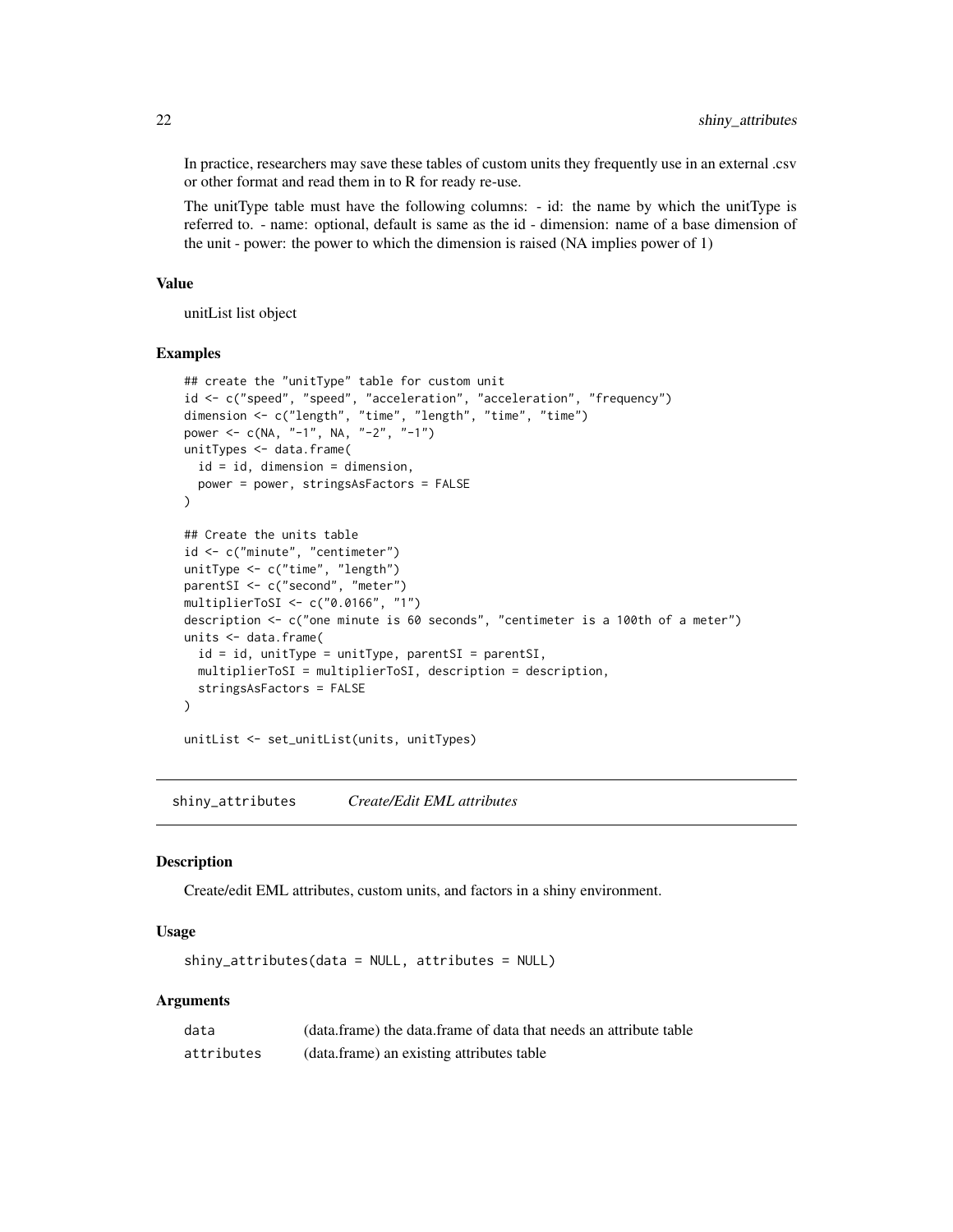#### <span id="page-22-0"></span>Details

Attributes can be created from scratch using shiny\_attributes(). Or an existing attribute table can be edited using shiny\_attributes(NULL, attributes). Or new attributes can be created from a data table using shiny\_attributes(data, NULL). If attributes are created from a data table, fields such as 'attributeName' and 'numberType' will be automatically completed based on the attributes within the data table. If both existing attributes and data table are entered (i.e. shiny\_attributes(data, attributes)), any automatically generated fields based attributes within the data table \*\*will not\*\* override any non-empty fields in the entered attributes

#### Examples

```
## Not run:
# from scratch
out <- shiny_attributes(NULL, NULL)
# from data
data <- iris
out <- shiny_attributes(data, NULL)
# from exisiting attributes
file <- system.file("tests", emld::eml_version(),
 "eml-datasetWithAttributelevelMethods.xml",
 package = "emld"
\lambdaeml <- read_eml(file)
x <- eml$dataset$dataTable$attributeList
df <- get_attributes(x, eml)
out <- shiny_attributes(NULL, df$attributes)
# from attributes and data
out <- shiny_attributes(data, df$attributes)
## End(Not run)
```
table\_to\_r *handsontable to r*

#### Description

Takes a handsontable and converts to r data.frame for shiny app

#### Usage

table\_to\_r(table)

#### Arguments

table input table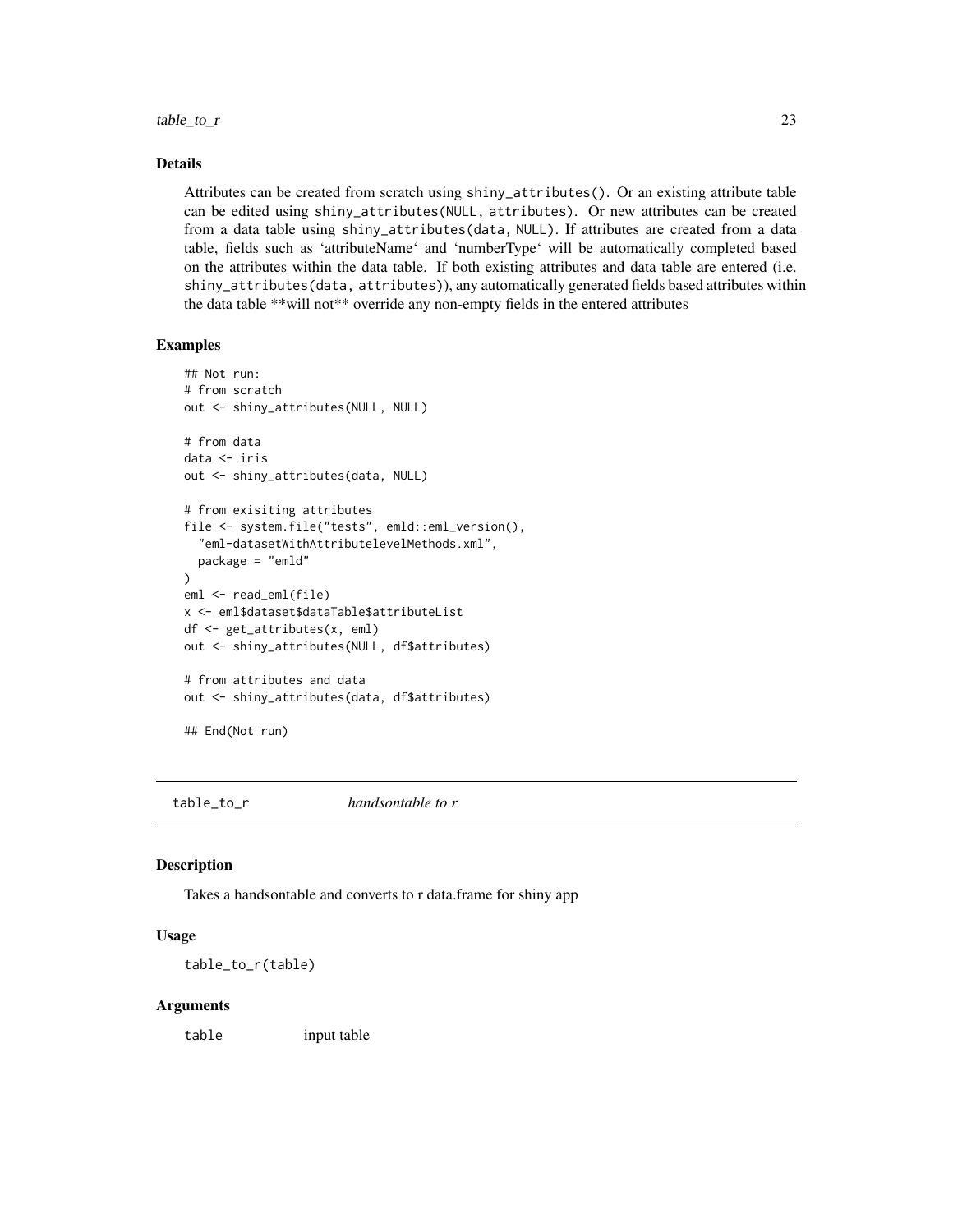<span id="page-23-0"></span>write\_eml *write\_eml*

#### Description

write\_eml

#### Usage

write\_eml(eml, file, namespaces = NULL, ns = "eml", ...)

#### Arguments

| em1        | an emild class object                                       |
|------------|-------------------------------------------------------------|
| file       | file name to write XML.                                     |
| namespaces | named character vector of additional XML namespaces to use. |
| ns         | root namespace abbreviation                                 |
|            | additional arguments to write_xml                           |

#### Value

If file is not specified, the result is a character string containing the resulting XML content. Otherwise return silently.

#### Examples

```
f <- system.file("extdata", "example.xml", package = "emld")
eml <- read_eml(f)
write_eml(eml, "test.xml")
eml_validate("test.xml")
unlink("test.xml") # clean up
```